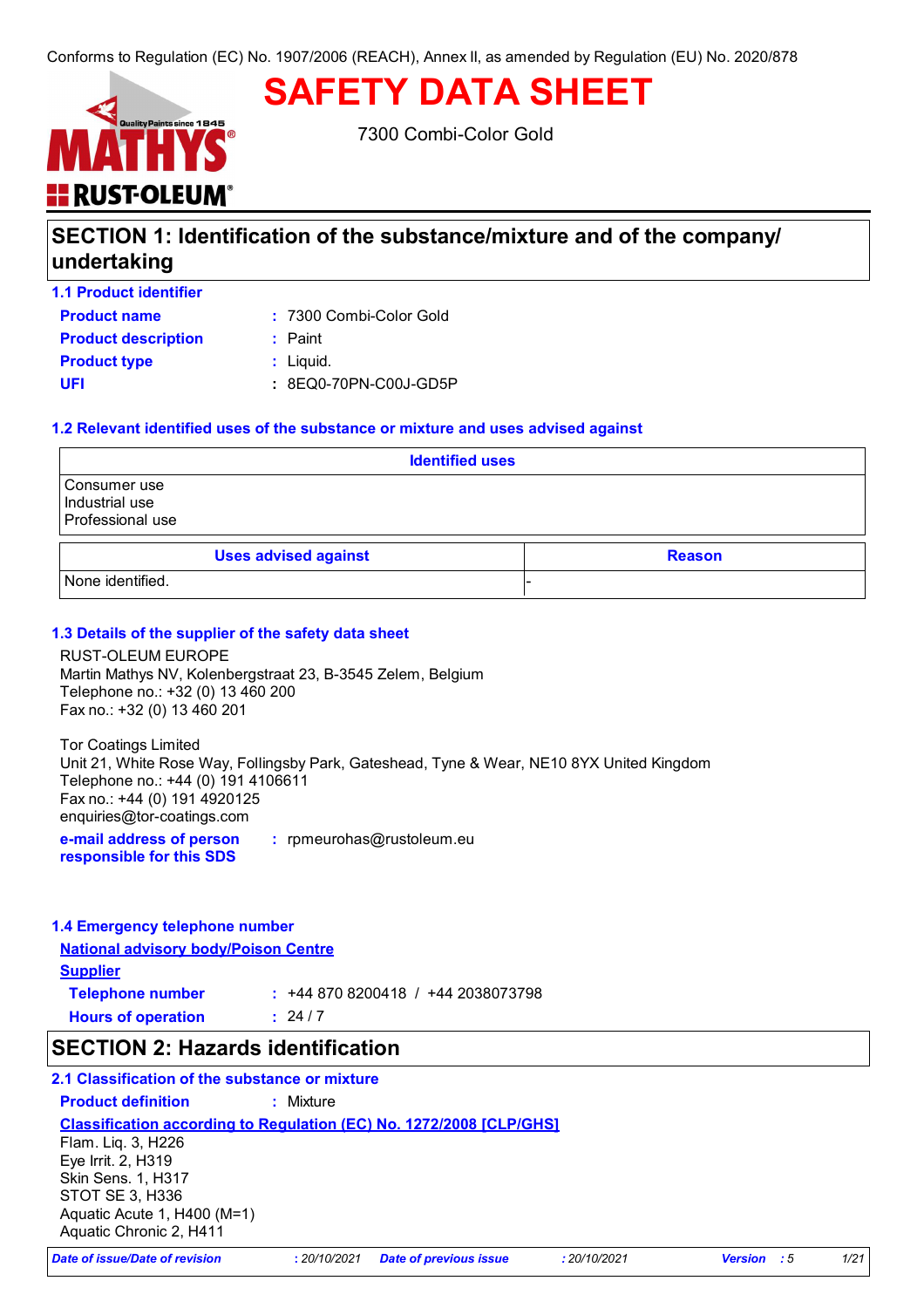*7300 Combi-Color Gold* 

## **SECTION 2: Hazards identification**

See Section 16 for the full text of the H statements declared above. The product is classified as hazardous according to Regulation (EC) 1272/2008 as amended.

See Section 11 for more detailed information on health effects and symptoms.

#### **2.2 Label elements**

| <b>Hazard pictograms</b>                                                                                                                                        |                                                                                                                                                                                                                                                                                 |  |
|-----------------------------------------------------------------------------------------------------------------------------------------------------------------|---------------------------------------------------------------------------------------------------------------------------------------------------------------------------------------------------------------------------------------------------------------------------------|--|
| <b>Signal word</b>                                                                                                                                              | : Warning                                                                                                                                                                                                                                                                       |  |
| <b>Hazard statements</b>                                                                                                                                        | : Flammable liquid and vapour.<br>May cause an allergic skin reaction.<br>Causes serious eye irritation.<br>May cause drowsiness or dizziness.<br>Very toxic to aquatic life with long lasting effects.                                                                         |  |
| <b>Precautionary statements</b>                                                                                                                                 |                                                                                                                                                                                                                                                                                 |  |
| <b>General</b>                                                                                                                                                  | : P103 - Read carefully and follow all instructions.<br>P102 - Keep out of reach of children.<br>P101 - If medical advice is needed, have product container or label at hand.                                                                                                   |  |
| <b>Prevention</b>                                                                                                                                               | : P280 - Wear protective gloves. Wear eye or face protection.<br>P210 - Keep away from heat, hot surfaces, sparks, open flames and other ignition<br>sources. No smoking.<br>P271 - Use only outdoors or in a well-ventilated area.<br>P273 - Avoid release to the environment. |  |
| <b>Response</b>                                                                                                                                                 | : P391 - Collect spillage.<br>P303 + P361 + P353 - IF ON SKIN (or hair): Take off immediately all contaminated<br>clothing. Rinse skin with water.                                                                                                                              |  |
| <b>Storage</b>                                                                                                                                                  | : P403 + P235 - Store in a well-ventilated place. Keep cool.                                                                                                                                                                                                                    |  |
| <b>Disposal</b>                                                                                                                                                 | : P501 - Dispose of contents and container in accordance with all local, regional,<br>national and international regulations.                                                                                                                                                   |  |
| <b>Hazardous ingredients</b>                                                                                                                                    | : hydrocarbons, C9-C11, n-/ iso-/ cyclo-alkanes, $\leq$ 2% aromatics<br>(Z)-.alpha.-(3-Carboxy-1-oxo-2-propenyl)-.omega.-hydroxypoly(oxy-1,2-ethanediyl)<br>alkyl(C9-11) ethers<br>neodecanoic acid, cobalt salt<br>maleic anhydride                                            |  |
| <b>Supplemental label</b><br>elements                                                                                                                           | : Repeated exposure may cause skin dryness or cracking.                                                                                                                                                                                                                         |  |
| <b>Supplemental label</b><br>elements : Detergents -<br><b>Regulation (EC) No</b><br>907/2006                                                                   | : Not applicable.                                                                                                                                                                                                                                                               |  |
| <b>Annex XVII - Restrictions</b><br>on the manufacture,<br>placing on the market and<br>use of certain dangerous<br>substances, mixtures and<br><b>articles</b> | : Not applicable.                                                                                                                                                                                                                                                               |  |
| <b>Special packaging requirements</b>                                                                                                                           |                                                                                                                                                                                                                                                                                 |  |
| <b>Containers to be fitted</b><br>with child-resistant<br>fastenings                                                                                            | : Not applicable.                                                                                                                                                                                                                                                               |  |
| <b>Tactile warning of danger</b>                                                                                                                                | : Not applicable.                                                                                                                                                                                                                                                               |  |
| 2.3 Other hazards                                                                                                                                               |                                                                                                                                                                                                                                                                                 |  |

*Date of issue/Date of revision* **:** *20/10/2021 Date of previous issue : 20/10/2021 Version : 5 2/21*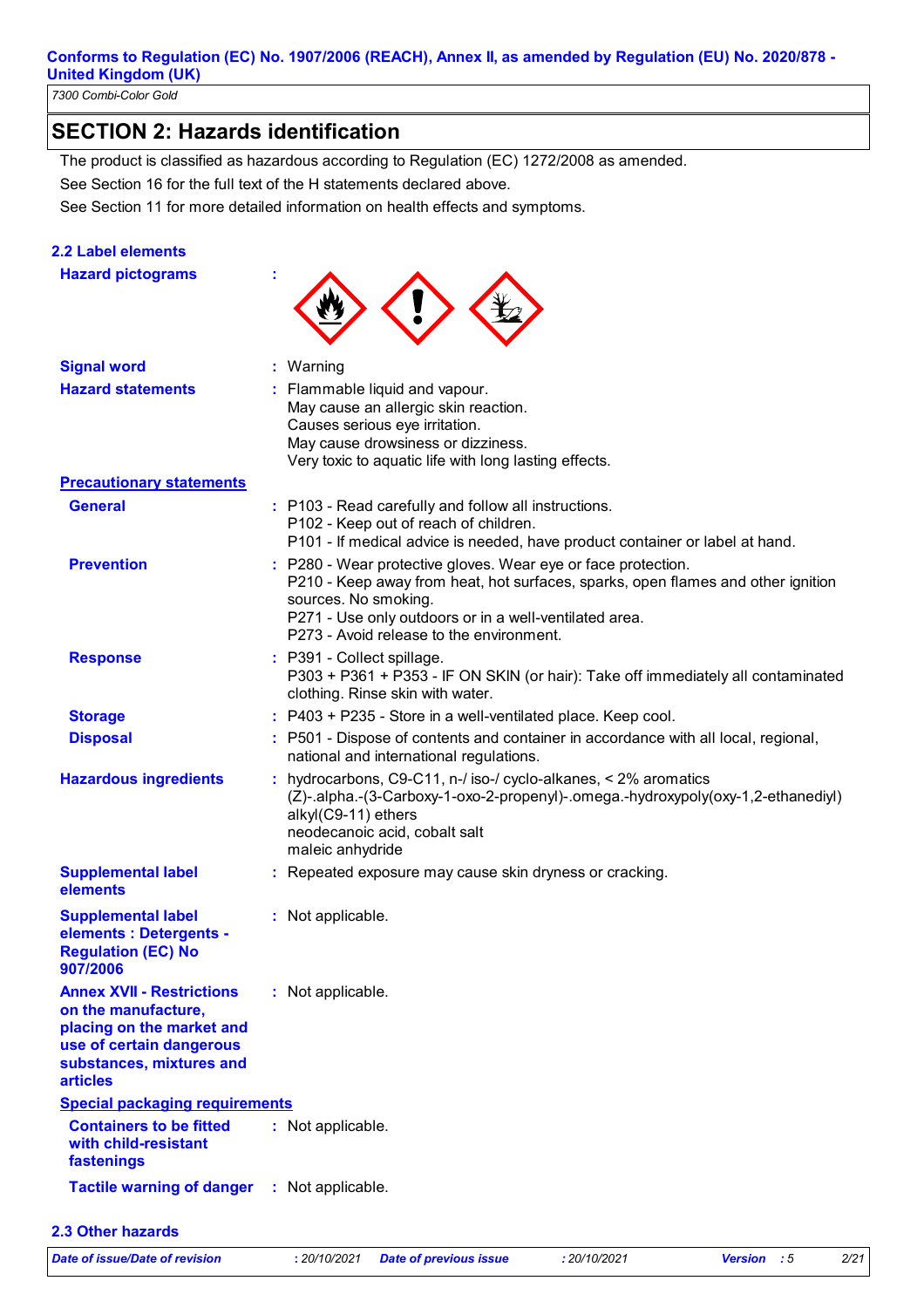*7300 Combi-Color Gold* 

## **SECTION 2: Hazards identification**

#### **Product meets the criteria for PBT or vPvB according to Regulation (EC) No. 1907/2006, Annex XIII**

This mixture does not contain any substances that are assessed to be a PBT or a vPvB.

**Other hazards which do : not result in classification** : None known.

### **SECTION 3: Composition/information on ingredients**

**3.2 Mixtures :** Mixture **United Kingdom: Great Britain**

| <b>Product/ingredient name</b>                                                                                 | <b>Identifiers</b>                                                                     | %            | <b>Regulation (EC) No.</b><br>1272/2008 [CLP]                                                                                                                                                       | <b>Type</b> |
|----------------------------------------------------------------------------------------------------------------|----------------------------------------------------------------------------------------|--------------|-----------------------------------------------------------------------------------------------------------------------------------------------------------------------------------------------------|-------------|
| hydrocarbons, C9-C11, n-/ iso-/<br>cyclo-alkanes, < 2% aromatics                                               | REACH #:<br>01-2119463258-33<br>EC: 919-857-5<br>Index: 649-327-00-6                   | ≥25 - ≤50    | Flam. Liq. 3, H226<br>STOT SE 3, H336<br>Asp. Tox. 1, H304<br><b>EUH066</b>                                                                                                                         | [1] [2]     |
| copper                                                                                                         | REACH #:<br>01-2119480154-42<br>EC: 231-159-6<br>CAS: 7440-50-8                        | $≥10 - ≤25$  | Acute Tox. 4, H302<br>Eye Irrit. 2, H319<br>Aquatic Acute 1, H400<br>$(M=10)$<br>Aquatic Chronic 1,<br>$H410 (M=1)$                                                                                 | [1] [2]     |
| Zinc powder - zinc dust (stabilized)                                                                           | REACH #:<br>01-2119467174-37<br>EC: 231-175-3<br>CAS: 7440-66-6<br>Index: 030-001-01-9 | $\leq$ 3     | Aquatic Acute 1, H400<br>$(M=1)$<br>Aquatic Chronic 1,<br>$H410 (M=1)$                                                                                                                              | $[1]$       |
| xylene (mixture of isomeres)                                                                                   | REACH #:<br>01-2119488216-32<br>EC: 215-535-7<br>CAS: 1330-20-7                        | $\leq$ 3     | Flam. Liq. 3, H226<br>Acute Tox. 4, H312<br>Acute Tox. 4, H332<br>Skin Irrit. 2, H315<br>Eye Irrit. 2, H319<br>STOT SE 3, H335<br><b>STOT RE 2, H373</b><br>(oral, inhalation)<br>Asp. Tox. 1, H304 | [1] [2]     |
| hydrocarbons, C10-C13, n-/ iso-/<br>cyclo-alkanes, < 2% aromatics                                              | REACH #:<br>01-2119457273-39<br>EC: 918-481-9<br>Index: 649-327-00-6                   | $\leq$ 3     | Asp. Tox. 1, H304<br><b>EUH066</b>                                                                                                                                                                  | [1] [2]     |
| trizinc bis(orthophosphate)                                                                                    | REACH #:<br>01-2119485044-40<br>EC: 231-944-3<br>CAS: 7779-90-0<br>Index: 030-011-00-6 | $\leq 1$     | Aquatic Acute 1, H400<br>$(M=1)$<br>Aquatic Chronic 1,<br>$H410 (M=1)$                                                                                                                              | $[1]$       |
| (Z)-.alpha.-(3-Carboxy-1-oxo-<br>2-propenyl)-.omega.-hydroxypoly<br>(oxy-1,2-ethanediyl)alkyl(C9-11)<br>ethers | CAS: 709014-50-6                                                                       | $\leq 1$     | Skin Sens. 1, H317                                                                                                                                                                                  | $[1]$       |
| zinc oxide                                                                                                     | REACH #:<br>01-2119463881-32<br>EC: 215-222-5<br>CAS: 1314-13-2<br>Index: 030-013-00-7 | ≤ $0,3$      | Aquatic Acute 1, H400<br>$(M=1)$<br>Aquatic Chronic 1,<br>$H410 (M=1)$                                                                                                                              | $[1]$       |
| neodecanoic acid, cobalt salt                                                                                  | REACH #:<br>01-2119970733-31<br>EC: 248-373-0<br>CAS: 27253-31-2                       | ≤ $0,3$      | Acute Tox. 4, H302<br>Skin Sens. 1, H317<br><b>STOT RE 1, H372</b><br>Aquatic Chronic 3,<br>H412                                                                                                    | [1] [2]     |
| <b>Date of issue/Date of revision</b>                                                                          | : 20/10/2021<br><b>Date of previous issue</b>                                          | : 20/10/2021 | Version : 5                                                                                                                                                                                         | 3/21        |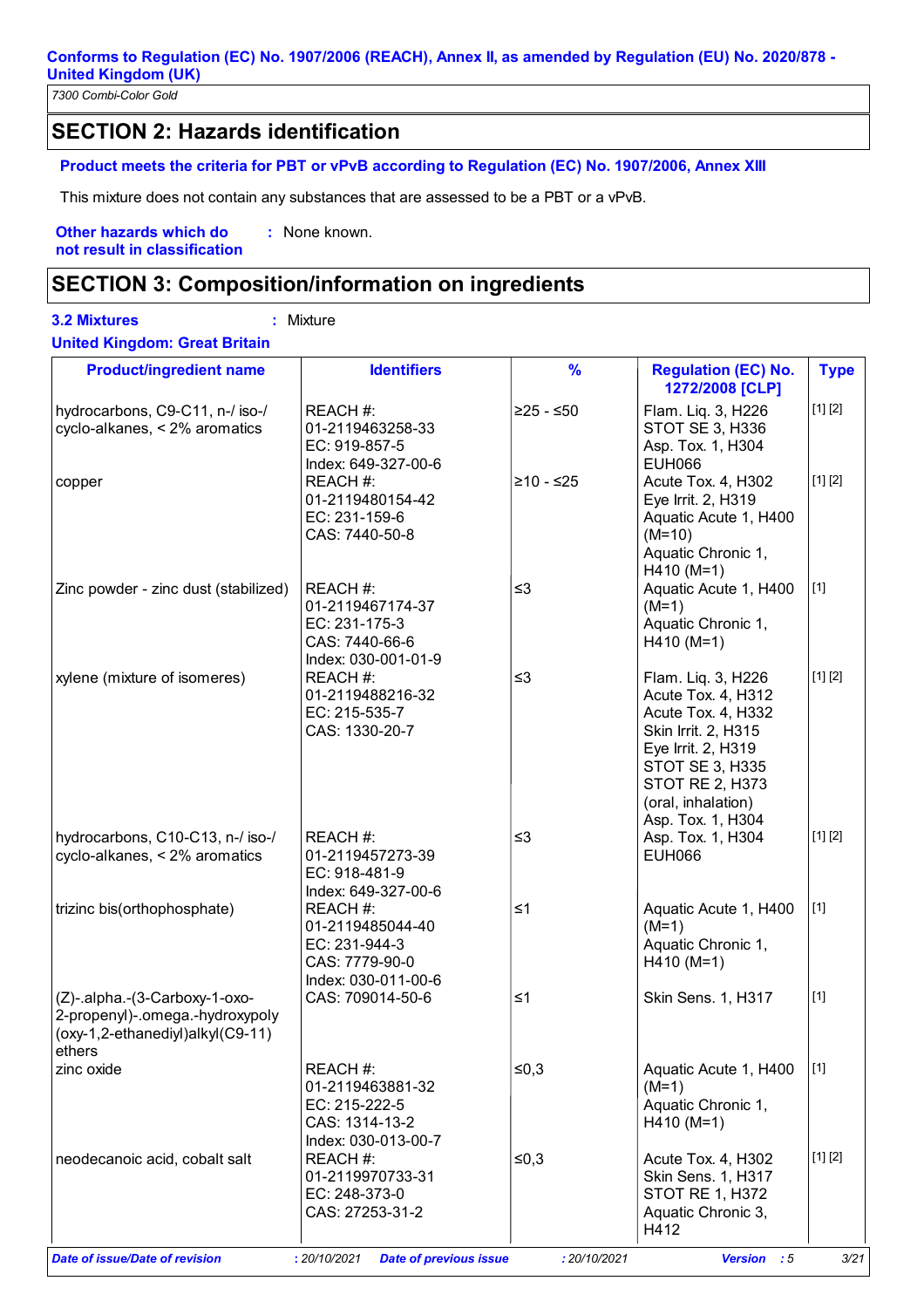*7300 Combi-Color Gold* 

|                  | <b>SECTION 3: Composition/information on ingredients</b>                                |       |                                                                                                                                                          |         |
|------------------|-----------------------------------------------------------------------------------------|-------|----------------------------------------------------------------------------------------------------------------------------------------------------------|---------|
| maleic anhydride | REACH #:<br>01-2119472428-31<br>$EC: 203-571-6$<br>CAS: 108-31-6<br>Index: 607-096-00-9 | ∣≤0.1 | Acute Tox. 4, H302<br>Skin Corr. 1B, H314<br>Eye Dam. 1, H318<br>Resp. Sens. 1, H334<br>Skin Sens. 1A, H317<br>STOT RE 1, H372<br>(inhalation)<br>EUH071 | [1] [2] |
|                  |                                                                                         |       | See Section 16 for<br>the full text of the H<br>statements declared<br>above.                                                                            |         |

**Type** 

[1] Substance classified with a health or environmental hazard

[2] Substance with a workplace exposure limit

[3] Substance meets the criteria for PBT according to Regulation (EC) No. 1907/2006, Annex XIII

[4] Substance meets the criteria for vPvB according to Regulation (EC) No. 1907/2006, Annex XIII

[5] Substance of equivalent concern

[6] Additional disclosure due to company policy

| <b>SCL (Specific Concentration Limits)</b><br>maleic anhydride                                      | $H317 = 0.001 %$                        |
|-----------------------------------------------------------------------------------------------------|-----------------------------------------|
| <b>ATE</b> (acute toxicity estimates)<br>Not applicable.                                            | Not applicable.                         |
| <b>Nanoform</b><br><b>Particle characteristics</b><br>This product does not contains nanomaterials. | <b>Particle Size</b><br>Not applicable. |

There are no additional ingredients present which, within the current knowledge of the supplier and in the concentrations applicable, are classified as hazardous to health or the environment, are PBTs, vPvBs or Substances of equivalent concern, or have been assigned a workplace exposure limit and hence require reporting in this section.

Occupational exposure limits, if available, are listed in Section 8.

### **SECTION 4: First aid measures**

| 4.1 Description of first aid measures |                                                                                                                                                                                                                                                                                                                                                                                                                                                                                                                                                                                                                                                                                                                                      |
|---------------------------------------|--------------------------------------------------------------------------------------------------------------------------------------------------------------------------------------------------------------------------------------------------------------------------------------------------------------------------------------------------------------------------------------------------------------------------------------------------------------------------------------------------------------------------------------------------------------------------------------------------------------------------------------------------------------------------------------------------------------------------------------|
| <b>Eye contact</b>                    | : Immediately flush eyes with plenty of water, occasionally lifting the upper and lower<br>eyelids. Check for and remove any contact lenses. Continue to rinse for at least 10<br>minutes. Get medical attention.                                                                                                                                                                                                                                                                                                                                                                                                                                                                                                                    |
| <b>Inhalation</b>                     | : Remove victim to fresh air and keep at rest in a position comfortable for breathing. If<br>it is suspected that fumes are still present, the rescuer should wear an appropriate<br>mask or self-contained breathing apparatus. If not breathing, if breathing is irregular<br>or if respiratory arrest occurs, provide artificial respiration or oxygen by trained<br>personnel. It may be dangerous to the person providing aid to give mouth-to-mouth<br>resuscitation. Get medical attention. If necessary, call a poison center or physician.<br>If unconscious, place in recovery position and get medical attention immediately.<br>Maintain an open airway. Loosen tight clothing such as a collar, tie, belt or waistband. |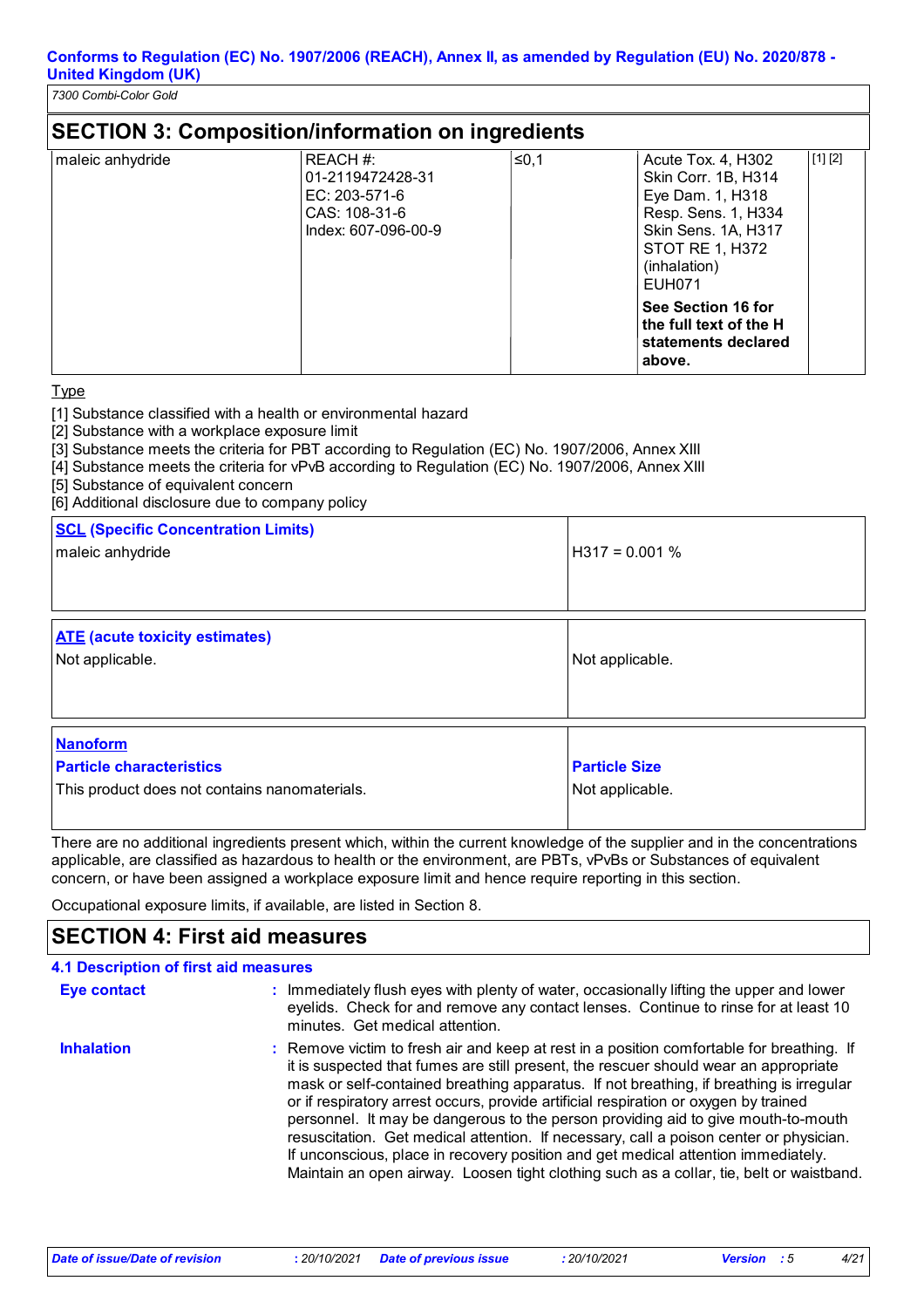*7300 Combi-Color Gold* 

## **SECTION 4: First aid measures**

| <b>Skin contact</b>               | : Wash skin thoroughly with soap and water or use recognised skin cleanser. Remove<br>contaminated clothing and shoes. Wash contaminated clothing thoroughly with<br>water before removing it, or wear gloves. Continue to rinse for at least 10 minutes.<br>Get medical attention. In the event of any complaints or symptoms, avoid further<br>exposure. Wash clothing before reuse. Clean shoes thoroughly before reuse.                                                                                                                                                                                                                                                                                                           |
|-----------------------------------|---------------------------------------------------------------------------------------------------------------------------------------------------------------------------------------------------------------------------------------------------------------------------------------------------------------------------------------------------------------------------------------------------------------------------------------------------------------------------------------------------------------------------------------------------------------------------------------------------------------------------------------------------------------------------------------------------------------------------------------|
| <b>Ingestion</b>                  | : Wash out mouth with water. Remove dentures if any. If material has been<br>swallowed and the exposed person is conscious, give small quantities of water to<br>drink. Stop if the exposed person feels sick as vomiting may be dangerous. Do not<br>induce vomiting unless directed to do so by medical personnel. If vomiting occurs,<br>the head should be kept low so that vomit does not enter the lungs. Get medical<br>attention. If necessary, call a poison center or physician. Never give anything by<br>mouth to an unconscious person. If unconscious, place in recovery position and get<br>medical attention immediately. Maintain an open airway. Loosen tight clothing such<br>as a collar, tie, belt or waistband. |
| <b>Protection of first-aiders</b> | : No action shall be taken involving any personal risk or without suitable training. If it is<br>suspected that fumes are still present, the rescuer should wear an appropriate mask<br>or self-contained breathing apparatus. It may be dangerous to the person providing<br>aid to give mouth-to-mouth resuscitation. Wash contaminated clothing thoroughly<br>with water before removing it, or wear gloves.                                                                                                                                                                                                                                                                                                                       |

#### **4.2 Most important symptoms and effects, both acute and delayed**

#### **Over-exposure signs/symptoms**

| <b>Eye contact</b>  | : Adverse symptoms may include the following:<br>pain or irritation<br>watering<br>redness                                                    |
|---------------------|-----------------------------------------------------------------------------------------------------------------------------------------------|
| <b>Inhalation</b>   | : Adverse symptoms may include the following:<br>nausea or vomiting<br>headache<br>drowsiness/fatique<br>dizziness/vertigo<br>unconsciousness |
| <b>Skin contact</b> | : Adverse symptoms may include the following:<br>irritation<br>redness<br>dryness<br>cracking                                                 |
| <b>Ingestion</b>    | : No specific data.                                                                                                                           |

# **4.3 Indication of any immediate medical attention and special treatment needed**

| <b>Notes to physician</b>  | : Treat symptomatically. Contact poison treatment specialist immediately if large<br>quantities have been ingested or inhaled. |  |
|----------------------------|--------------------------------------------------------------------------------------------------------------------------------|--|
| <b>Specific treatments</b> | : No specific treatment.                                                                                                       |  |

### **SECTION 5: Firefighting measures**

| 5.1 Extinguishing media                |                                                        |
|----------------------------------------|--------------------------------------------------------|
| <b>Suitable extinguishing</b><br>media | : Use dry chemical, $CO2$ , water spray (fog) or foam. |
| Unsuitable extinguishing<br>media      | : Do not use water jet.                                |

#### **5.2 Special hazards arising from the substance or mixture**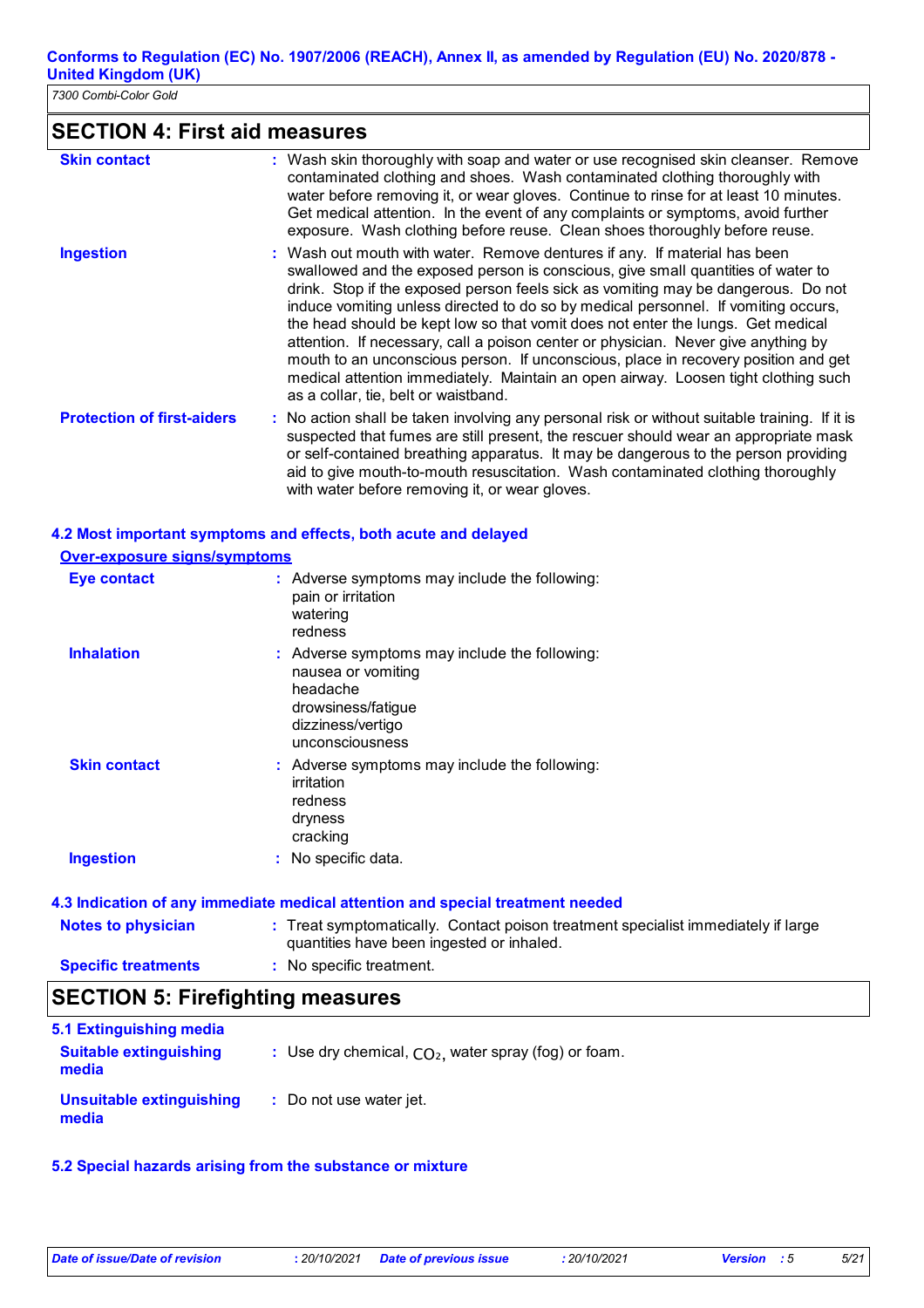*7300 Combi-Color Gold* 

## **SECTION 5: Firefighting measures**

| <b>Hazards from the</b><br>substance or mixture          | : Flammable liquid and vapour. Runoff to sewer may create fire or explosion hazard.<br>In a fire or if heated, a pressure increase will occur and the container may burst, with<br>the risk of a subsequent explosion. The vapour/gas is heavier than air and will spread<br>along the ground. Vapours may accumulate in low or confined areas or travel a<br>considerable distance to a source of ignition and flash back. This material is very<br>toxic to aquatic life. This material is toxic to aquatic life with long lasting effects. Fire<br>water contaminated with this material must be contained and prevented from being<br>discharged to any waterway, sewer or drain. |
|----------------------------------------------------------|---------------------------------------------------------------------------------------------------------------------------------------------------------------------------------------------------------------------------------------------------------------------------------------------------------------------------------------------------------------------------------------------------------------------------------------------------------------------------------------------------------------------------------------------------------------------------------------------------------------------------------------------------------------------------------------|
| <b>Hazardous combustion</b><br>products                  | Decomposition products may include the following materials:<br>carbon dioxide<br>carbon monoxide<br>metal oxide/oxides                                                                                                                                                                                                                                                                                                                                                                                                                                                                                                                                                                |
| <b>5.3 Advice for firefighters</b>                       |                                                                                                                                                                                                                                                                                                                                                                                                                                                                                                                                                                                                                                                                                       |
| <b>Special protective actions</b><br>for fire-fighters   | : Promptly isolate the scene by removing all persons from the vicinity of the incident if<br>there is a fire. No action shall be taken involving any personal risk or without suitable<br>training. Move containers from fire area if this can be done without risk. Use water<br>spray to keep fire-exposed containers cool.                                                                                                                                                                                                                                                                                                                                                         |
| <b>Special protective</b><br>equipment for fire-fighters | : Fire-fighters should wear appropriate protective equipment and self-contained<br>breathing apparatus (SCBA) with a full face-piece operated in positive pressure<br>mode. Clothing for fire-fighters (including helmets, protective boots and gloves)<br>conforming to European standard EN 469 will provide a basic level of protection for<br>chemical incidents.                                                                                                                                                                                                                                                                                                                 |
| <b>Additional information</b>                            | : No unusual hazard if involved in a fire.                                                                                                                                                                                                                                                                                                                                                                                                                                                                                                                                                                                                                                            |

## **SECTION 6: Accidental release measures**

#### **6.1 Personal precautions, protective equipment and emergency procedures**

| For non-emergency<br>personnel                           | : No action shall be taken involving any personal risk or without suitable training.<br>Evacuate surrounding areas. Keep unnecessary and unprotected personnel from<br>entering. Do not touch or walk through spilt material. Shut off all ignition sources.<br>No flares, smoking or flames in hazard area. Avoid breathing vapour or mist.<br>Provide adequate ventilation. Wear appropriate respirator when ventilation is<br>inadequate. Put on appropriate personal protective equipment.                                                                                                                                                             |
|----------------------------------------------------------|------------------------------------------------------------------------------------------------------------------------------------------------------------------------------------------------------------------------------------------------------------------------------------------------------------------------------------------------------------------------------------------------------------------------------------------------------------------------------------------------------------------------------------------------------------------------------------------------------------------------------------------------------------|
| For emergency responders                                 | If specialised clothing is required to deal with the spillage, take note of any<br>÷<br>information in Section 8 on suitable and unsuitable materials. See also the<br>information in "For non-emergency personnel".                                                                                                                                                                                                                                                                                                                                                                                                                                       |
| <b>6.2 Environmental</b><br>precautions                  | : Avoid dispersal of spilt material and runoff and contact with soil, waterways, drains<br>and sewers. Inform the relevant authorities if the product has caused environmental<br>pollution (sewers, waterways, soil or air). Water polluting material. May be harmful<br>to the environment if released in large quantities. Collect spillage.                                                                                                                                                                                                                                                                                                            |
| 6.3 Methods and material for containment and cleaning up |                                                                                                                                                                                                                                                                                                                                                                                                                                                                                                                                                                                                                                                            |
| <b>Small spill</b>                                       | : Stop leak if without risk. Move containers from spill area. Use spark-proof tools and<br>explosion-proof equipment. Dilute with water and mop up if water-soluble.<br>Alternatively, or if water-insoluble, absorb with an inert dry material and place in an<br>appropriate waste disposal container. Dispose of via a licensed waste disposal<br>contractor.                                                                                                                                                                                                                                                                                           |
| <b>Large spill</b>                                       | : Stop leak if without risk. Move containers from spill area. Use spark-proof tools and<br>explosion-proof equipment. Approach the release from upwind. Prevent entry into<br>sewers, water courses, basements or confined areas. Wash spillages into an<br>effluent treatment plant or proceed as follows. Contain and collect spillage with non-<br>combustible, absorbent material e.g. sand, earth, vermiculite or diatomaceous earth<br>and place in container for disposal according to local regulations. Dispose of via a<br>licensed waste disposal contractor. Contaminated absorbent material may pose the<br>same hazard as the spilt product. |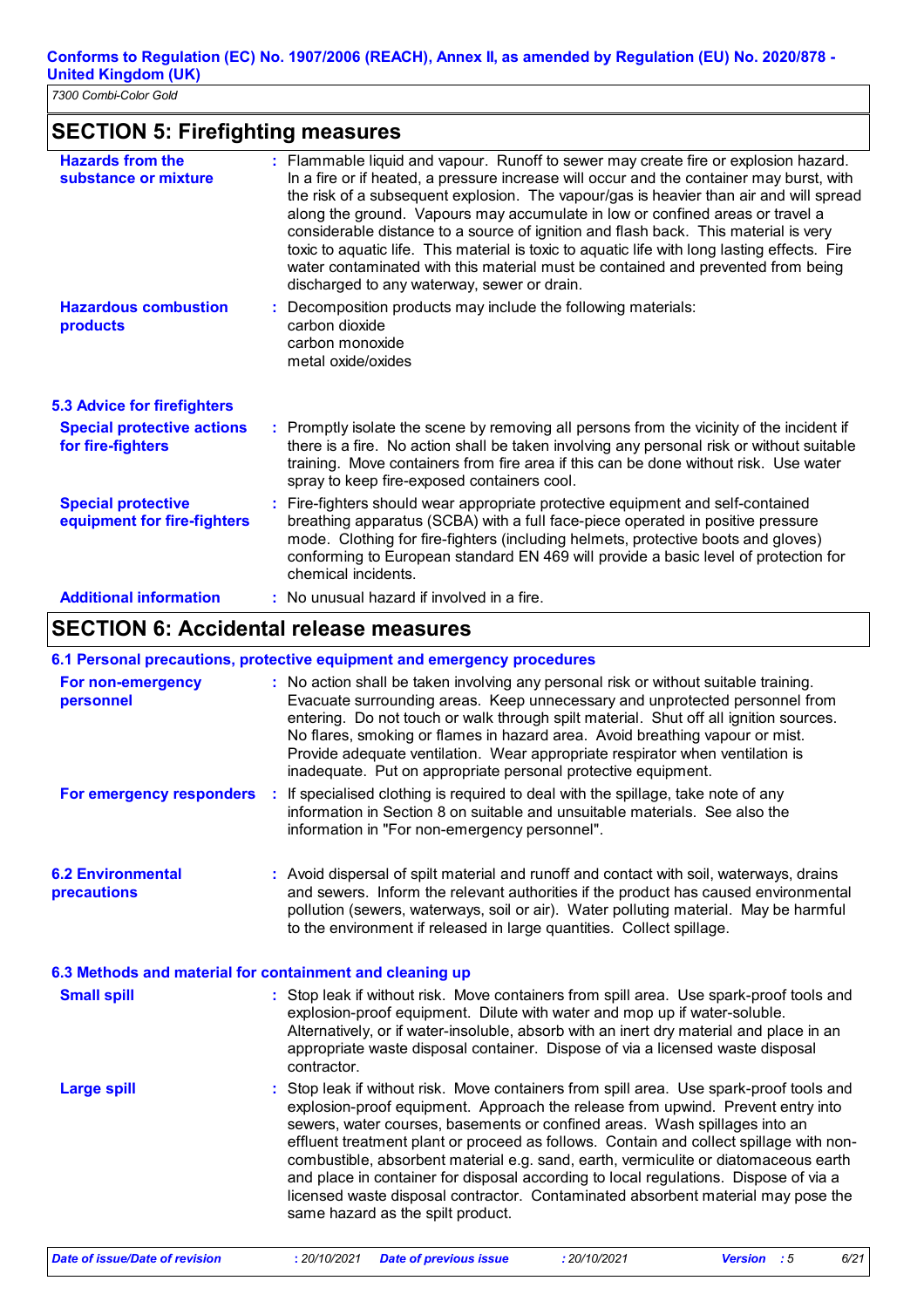*7300 Combi-Color Gold* 

### **SECTION 6: Accidental release measures**

| 6.4 Reference to other<br><b>sections</b> | : See Section 1 for emergency contact information.<br>See Section 8 for information on appropriate personal protective equipment.<br>See Section 13 for additional waste treatment information. |
|-------------------------------------------|-------------------------------------------------------------------------------------------------------------------------------------------------------------------------------------------------|
|-------------------------------------------|-------------------------------------------------------------------------------------------------------------------------------------------------------------------------------------------------|

### **SECTION 7: Handling and storage**

The information in this section contains generic advice and guidance.

#### **7.1 Precautions for safe handling**

| <b>Protective measures</b>                       | : Put on appropriate personal protective equipment (see Section 8). Persons with a<br>history of skin sensitization problems should not be employed in any process in which<br>this product is used. Do not get in eyes or on skin or clothing. Do not ingest. Avoid<br>breathing vapour or mist. Avoid release to the environment. Use only with adequate<br>ventilation. Wear appropriate respirator when ventilation is inadequate. Do not enter<br>storage areas and confined spaces unless adequately ventilated. Keep in the<br>original container or an approved alternative made from a compatible material, kept<br>tightly closed when not in use. Store and use away from heat, sparks, open flame or<br>any other ignition source. Use explosion-proof electrical (ventilating, lighting and<br>material handling) equipment. Use only non-sparking tools. Take precautionary<br>measures against electrostatic discharges. To avoid fire or explosion, dissipate static<br>electricity during transfer by earthing and bonding containers and equipment before<br>transferring material. Empty containers retain product residue and can be hazardous.<br>Do not reuse container. |
|--------------------------------------------------|------------------------------------------------------------------------------------------------------------------------------------------------------------------------------------------------------------------------------------------------------------------------------------------------------------------------------------------------------------------------------------------------------------------------------------------------------------------------------------------------------------------------------------------------------------------------------------------------------------------------------------------------------------------------------------------------------------------------------------------------------------------------------------------------------------------------------------------------------------------------------------------------------------------------------------------------------------------------------------------------------------------------------------------------------------------------------------------------------------------------------------------------------------------------------------------------|
| <b>Advice on general</b><br>occupational hygiene | : Eating, drinking and smoking should be prohibited in areas where this material is<br>handled, stored and processed. Workers should wash hands and face before eating,<br>drinking and smoking. Remove contaminated clothing and protective equipment<br>before entering eating areas. See also Section 8 for additional information on<br>hygiene measures.                                                                                                                                                                                                                                                                                                                                                                                                                                                                                                                                                                                                                                                                                                                                                                                                                                  |

#### **7.2 Conditions for safe storage, including any incompatibilities**

Do not store above the following temperature: 35°C (95°F). Store in accordance with local regulations. Store in a segregated and approved area. Store in original container protected from direct sunlight in a dry, cool and wellventilated area, away from incompatible materials (see Section 10) and food and drink. Store locked up. Eliminate all ignition sources. Separate from oxidising materials. Keep container tightly closed and sealed until ready for use. Containers that have been opened must be carefully resealed and kept upright to prevent leakage. Do not store in unlabelled containers. Use appropriate containment to avoid environmental contamination. See Section 10 for incompatible materials before handling or use.

#### **Seveso Directive - Reporting thresholds**

#### **Danger criteria**

| <b>Category</b>  | Notification and MAPP<br>threshold | <b>Safety report threshold</b> |
|------------------|------------------------------------|--------------------------------|
| P <sub>5</sub> c | l 5000 tonne                       | 50000 tonne                    |
| .E1              | 100 tonne                          | 200 tonne                      |

#### **7.3 Specific end use(s)**

**Recommendations : Industrial sector specific :**

- Not available.
- : Not available.

## **solutions**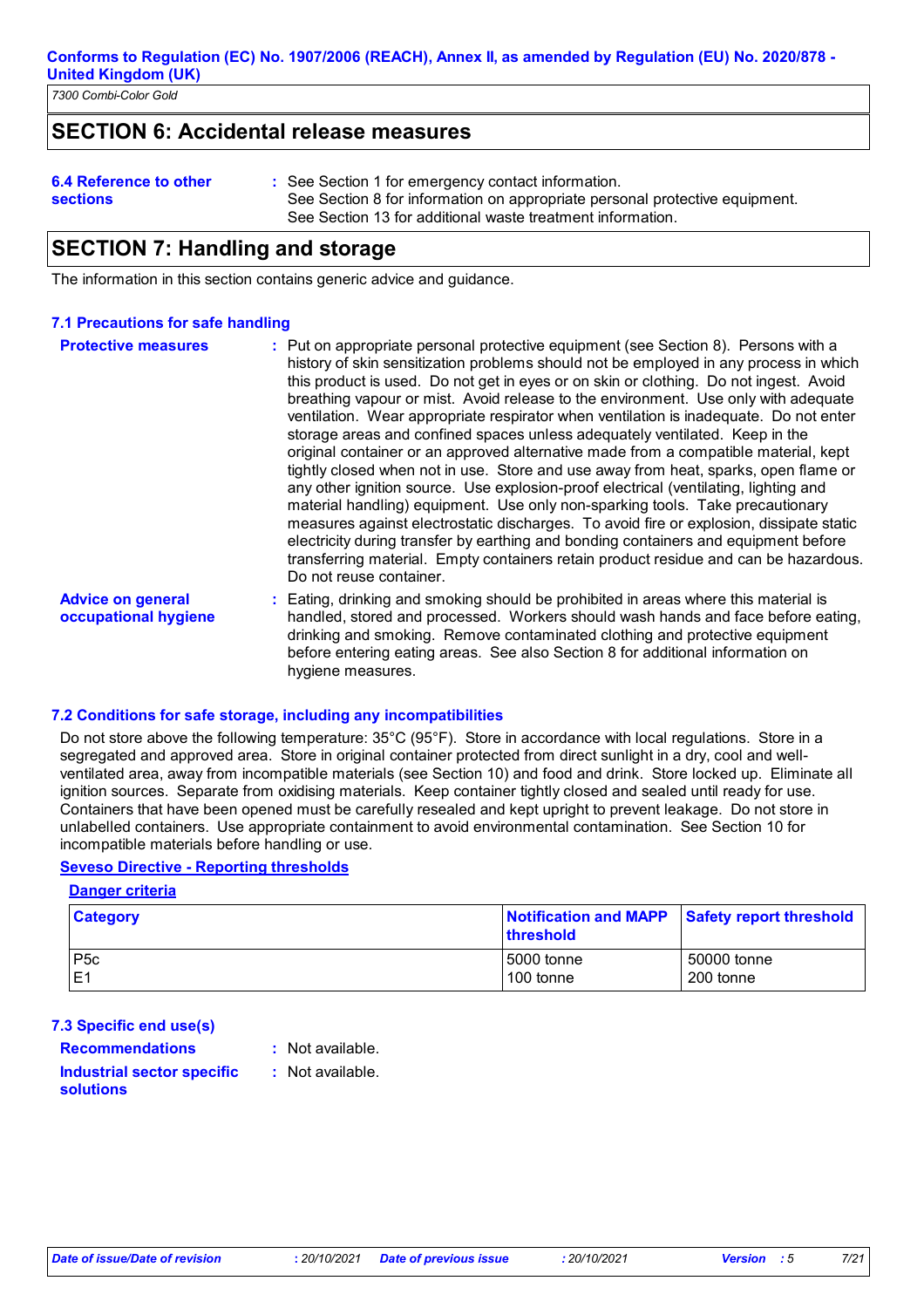## **SECTION 8: Exposure controls/personal protection**

The information in this section contains generic advice and guidance. Information is provided based on typical anticipated uses of the product. Additional measures might be required for bulk handling or other uses that could significantly increase worker exposure or environmental releases.

#### **8.1 Control parameters**

#### **Occupational exposure limits**

**United Kingdom: Great Britain**

| <b>Product/ingredient name</b>                  | <b>Exposure limit values</b>                                                         |
|-------------------------------------------------|--------------------------------------------------------------------------------------|
| hydrocarbons, C9-C11, n-/ iso-/ cyclo-alkanes,  | EH40/2005 WELs (United Kingdom (UK), 8/2007).                                        |
| < 2% aromatics                                  | STEL: 850 mg/m <sup>3</sup> , (as turpentine (150 ppm)) 15 minutes. Form:            |
|                                                 | Vapour                                                                               |
|                                                 | TWA: 566 mg/m <sup>3</sup> , (as turpentine (100 ppm)) 8 hours. Form:                |
|                                                 | Vapour                                                                               |
| copper                                          | EH40/2005 WELs (United Kingdom (UK), 1/2020).                                        |
|                                                 | TWA: 0,2 mg/m <sup>3</sup> , (as Cu) 8 hours. Form: Fume                             |
| xylene (mixture of isomeres)                    | EH40/2005 WELs (United Kingdom (UK), 8/2018). Absorbed                               |
|                                                 | through skin.                                                                        |
|                                                 | STEL: 441 mg/m <sup>3</sup> 15 minutes.                                              |
|                                                 | STEL: 100 ppm 15 minutes.                                                            |
|                                                 | TWA: 220 mg/m <sup>3</sup> 8 hours.                                                  |
|                                                 | TWA: 50 ppm 8 hours.                                                                 |
| hydrocarbons, C10-C13, n-/ iso-/ cyclo-alkanes, | EH40/2005 WELs (United Kingdom (UK), 8/2007).                                        |
| < 2% aromatics                                  | STEL: 850 mg/m <sup>3</sup> , (as turpentine (150 ppm)) 15 minutes. Form:            |
|                                                 | Vapour<br>TWA: 566 mg/m <sup>3</sup> , (as turpentine (100 ppm)) 8 hours. Form:      |
|                                                 | Vapour                                                                               |
| neodecanoic acid, cobalt salt                   | EH40/2005 WELs (United Kingdom (UK), 8/2018). Inhalation                             |
|                                                 | sensitiser.                                                                          |
|                                                 | TWA: $0,1 \text{ mg/m}^3$ , (as Co) 8 hours.                                         |
| maleic anhydride                                | EH40/2005 WELs (United Kingdom (UK), 8/2018). Inhalation                             |
|                                                 | <b>sensitiser.</b>                                                                   |
|                                                 | STEL: 3 mg/m <sup>3</sup> 15 minutes.                                                |
|                                                 | TWA: 1 mg/m <sup>3</sup> 8 hours.                                                    |
| <b>Recommended monitoring</b>                   | : If this product contains ingredients with exposure limits, personal, workplace     |
| procedures                                      | atmosphere or biological monitoring may be required to determine the effectiveness   |
|                                                 | of the ventilation or other control measures and/or the necessity to use respiratory |

of the ventilation or other control measures and/or the necessity to use respiratory protective equipment. Reference should be made to monitoring standards, such as the following: European Standard EN 689 (Workplace atmospheres - Guidance for the assessment of exposure by inhalation to chemical agents for comparison with limit values and measurement strategy) European Standard EN 14042 (Workplace atmospheres - Guide for the application and use of procedures for the assessment of exposure to chemical and biological agents) European Standard EN 482 (Workplace atmospheres - General requirements for the performance of procedures for the measurement of chemical agents) Reference to national guidance documents for methods for the determination of hazardous substances will also be required.

#### **DNELs/DMELs**

| <b>Product/ingredient name</b>                                   | <b>Type</b>  | <b>Exposure</b>                | <b>Value</b>                  | <b>Population</b>                    | <b>Effects</b>                |
|------------------------------------------------------------------|--------------|--------------------------------|-------------------------------|--------------------------------------|-------------------------------|
| hydrocarbons, C9-C11, n-/ iso-/<br>cyclo-alkanes, < 2% aromatics | <b>DNEL</b>  | Long term Dermal               | $208$ mg/kg<br>bw/day         | Workers                              | Systemic                      |
|                                                                  | <b>DNEL</b>  | Long term<br>Inhalation        | $871 \text{ mg/m}^3$          | Workers                              | Systemic                      |
|                                                                  | <b>DNEL</b>  | Long term Oral                 | $125 \text{ mg/kg}$<br>bw/day | General<br>population<br>[Consumers] | Systemic                      |
|                                                                  | <b>DNEL</b>  | Long term<br><b>Inhalation</b> | 185 mg/m <sup>3</sup>         | General<br>population<br>[Consumers] | Systemic                      |
| Date of issue/Date of revision                                   | : 20/10/2021 | <b>Date of previous issue</b>  | : 20/10/2021                  |                                      | 8/21<br><b>Version</b><br>- 5 |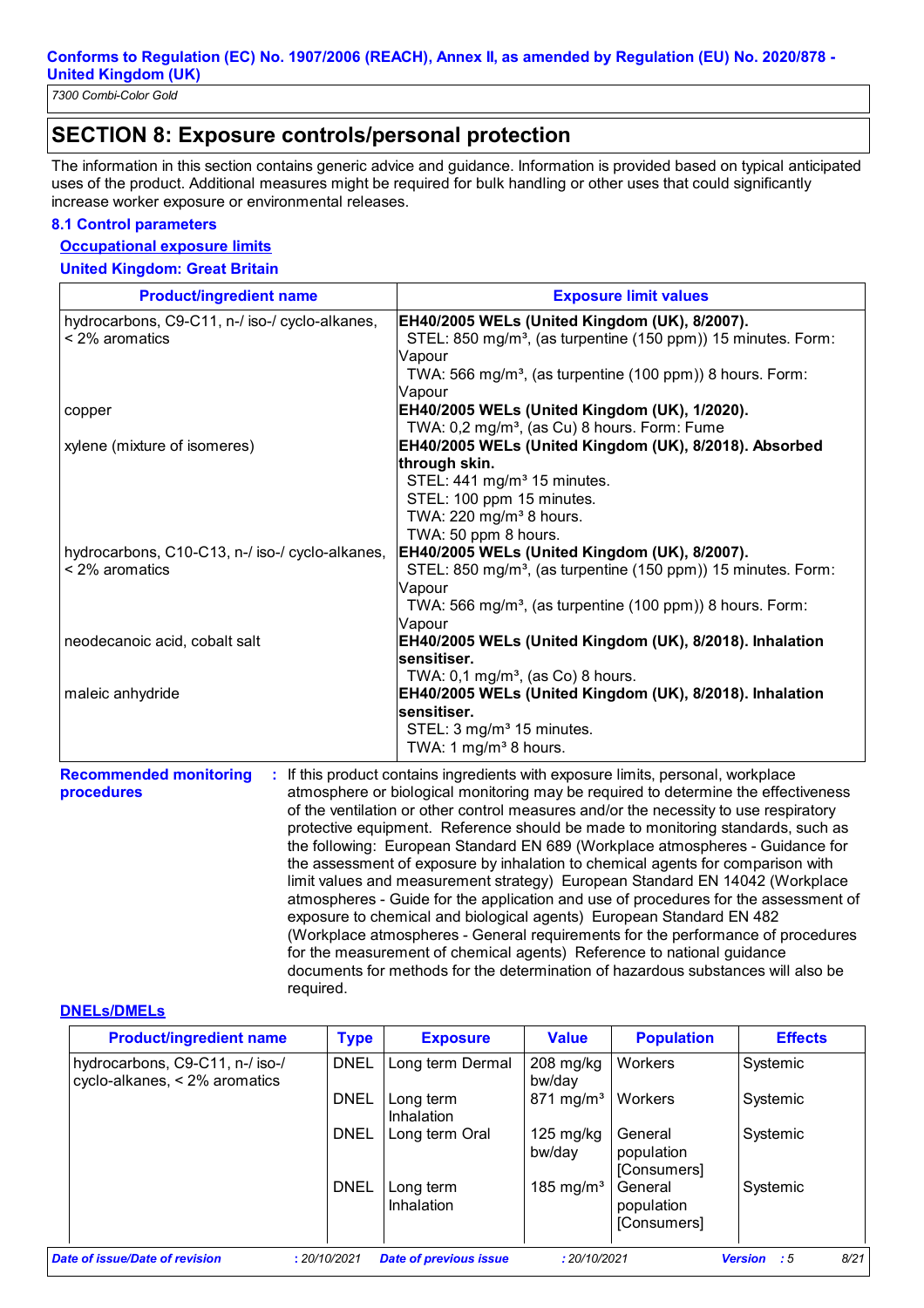*7300 Combi-Color Gold* 

## **SECTION 8: Exposure controls/personal protection**

|                                      | <b>DNEL</b> | Long term Dermal        | 125 mg/kg               | General     | Systemic |
|--------------------------------------|-------------|-------------------------|-------------------------|-------------|----------|
|                                      |             |                         | bw/day                  | population  |          |
|                                      |             |                         |                         | [Consumers] |          |
| Zinc powder - zinc dust (stabilized) | <b>DNEL</b> | Long term               | $5 \text{ mg/m}^3$      | Workers     | Local    |
|                                      |             | Inhalation              |                         |             |          |
|                                      | <b>DNEL</b> | Long term               | $2,5$ mg/m <sup>3</sup> | Workers     | Local    |
|                                      |             | Inhalation              |                         |             |          |
|                                      | <b>DNEL</b> | Short term Oral         | 50 mg/day               | Workers     | Local    |
|                                      | <b>DNEL</b> | Short term Dermal       | 5000 mg/<br>day         | Workers     | Local    |
| xylene (mixture of isomeres)         | <b>DNEL</b> | Short term              | 442 mg/ $m3$            | Workers     | Local    |
|                                      |             | Inhalation              |                         |             |          |
|                                      | <b>DNEL</b> | Long term               | $221 \text{ mg/m}^3$    | Workers     | Local    |
|                                      |             | Inhalation              |                         |             |          |
|                                      | <b>DNEL</b> | Long term Dermal        | 212 mg/kg<br>bw/day     | Workers     | Systemic |
|                                      | <b>DNEL</b> | Long term               | 65,3 mg/ $m^3$          | General     | Systemic |
|                                      |             | Inhalation              |                         | population  |          |
|                                      | <b>DNEL</b> | Long term Dermal        | 125 mg/kg               | General     | Systemic |
|                                      |             |                         | bw/day                  | population  |          |
|                                      | <b>DNEL</b> | Long term Oral          | 125 mg/kg               | General     | Systemic |
|                                      |             |                         | bw/day                  | population  |          |
| trizinc bis(orthophosphate)          | <b>DNEL</b> | Long term<br>Inhalation | $5 \text{ mg/m}^3$      | Workers     | Systemic |
|                                      | <b>DNEL</b> | Long term               | $2,5$ mg/m <sup>3</sup> | General     | Systemic |
|                                      |             | Inhalation              |                         | population  |          |
|                                      |             |                         |                         | [Consumers] |          |
|                                      | <b>DNEL</b> | Long term Dermal        | 83 mg/kg                | Workers     | Systemic |
|                                      |             |                         | bw/day                  |             |          |
|                                      | <b>DNEL</b> | Long term Dermal        | 83 mg/kg                | General     | Systemic |
|                                      |             |                         | bw/day                  | population  |          |
|                                      |             |                         |                         | [Consumers] |          |
|                                      | <b>DNEL</b> | Long term Oral          | $0,83 \, \text{mg}$     | General     | Systemic |
|                                      |             |                         | kg bw/day               | population  |          |
|                                      |             |                         |                         | [Consumers] |          |
| zinc oxide                           | <b>DNEL</b> | Long term<br>Inhalation | $5 \text{ mg/m}^3$      | Workers     | Systemic |
|                                      | <b>DNEL</b> | Long term               | $2,5$ mg/m <sup>3</sup> | General     | Systemic |
|                                      |             | Inhalation              |                         | population  |          |
|                                      |             |                         |                         | [Consumers] |          |
|                                      | <b>DNEL</b> | Long term Dermal        | 83 mg/kg                | Workers     | Systemic |
|                                      |             |                         | bw/day                  |             |          |
|                                      | <b>DNEL</b> | Long term Dermal        | 83 mg/kg                | General     | Systemic |
|                                      |             |                         | bw/day                  | population  |          |
|                                      |             |                         |                         | [Consumers] |          |
|                                      | <b>DNEL</b> | Long term Oral          | $0,83$ mg/              | General     | Systemic |
|                                      |             |                         | kg bw/day               | population  |          |
|                                      |             |                         |                         | [Consumers] |          |

#### **PNECs**

| <b>Product/ingredient name</b>       |              | <b>Compartment Detail</b>     | <b>Value</b>          | <b>Method Detail</b>            |
|--------------------------------------|--------------|-------------------------------|-----------------------|---------------------------------|
| Zinc powder - zinc dust (stabilized) |              | Fresh water                   | $20,6$ µg/l           |                                 |
|                                      |              | Marine                        | $6,1 \mu g/l$         | $\overline{\phantom{0}}$        |
|                                      |              | Sewage Treatment              | 52 µg/l               |                                 |
|                                      |              | Plant                         |                       |                                 |
|                                      |              | Fresh water sediment          | 118 mg/kg dwt         | $\overline{\phantom{0}}$        |
|                                      |              | Marine water sediment         | 56,5 mg/kg dwt        | $\overline{\phantom{0}}$        |
|                                      |              | Soil                          | 35,6 mg/kg dwt        | $\overline{\phantom{a}}$        |
| xylene (mixture of isomeres)         |              | Fresh water                   | $0,327 \text{ m}$ g/l | Sensitivity Distribution        |
|                                      |              | Marine water                  | $0,327 \text{ m}$ g/l | Sensitivity Distribution        |
|                                      |              | Fresh water sediment          | 12,46 mg/kg           | <b>Equilibrium Partitioning</b> |
| Date of issue/Date of revision       | : 20/10/2021 | <b>Date of previous issue</b> | : 20/10/2021          | 9/21<br><b>Version</b> : 5      |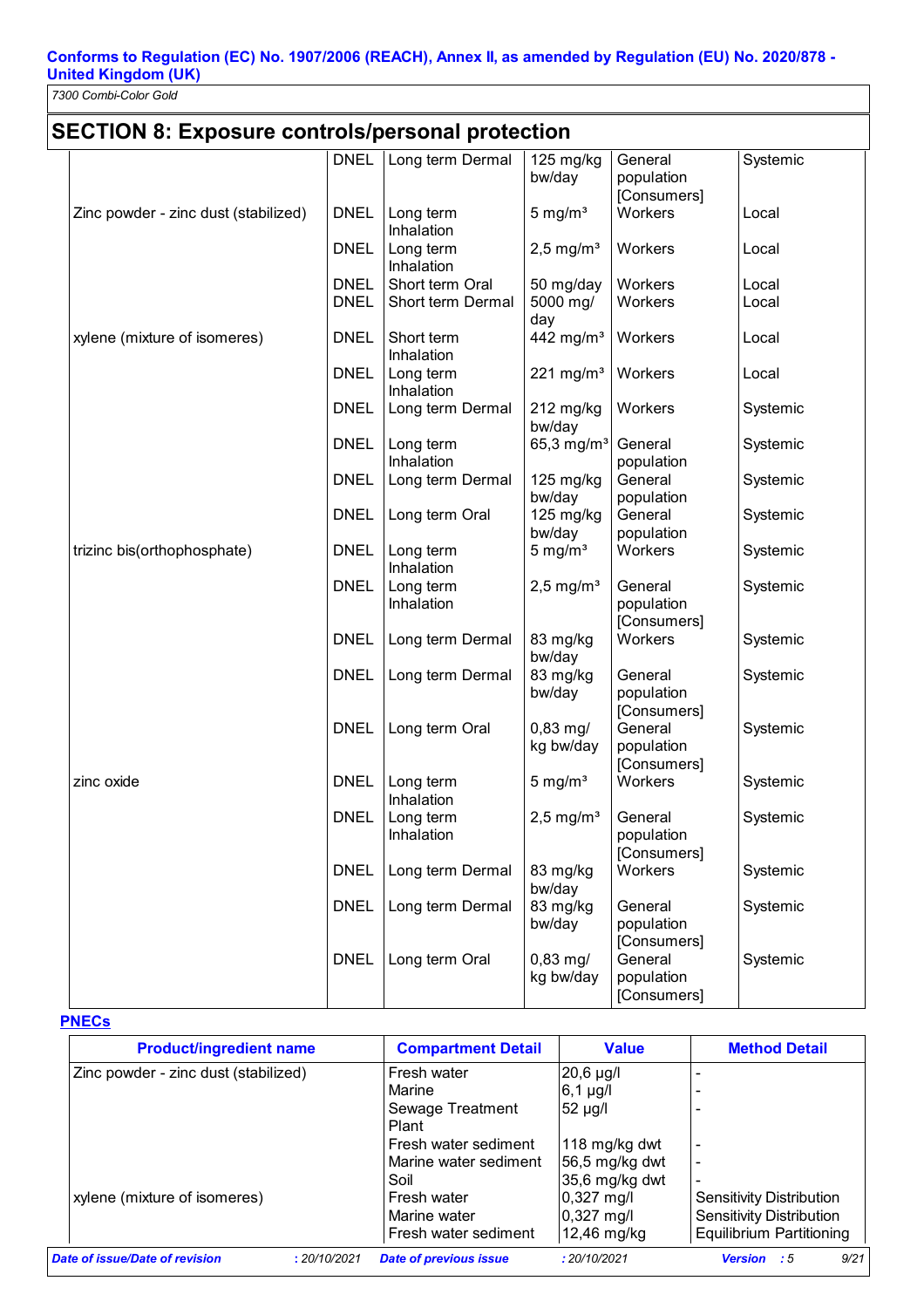### **SECTION 8: Exposure controls/personal protection**

|                             | Marine water sediment | 12,46 mg/kg     | Equilibrium Partitioning        |
|-----------------------------|-----------------------|-----------------|---------------------------------|
|                             | Soil                  | $2,31$ mg/kg    | <b>Equilibrium Partitioning</b> |
|                             | Sewage Treatment      | 6,58 mg/l       |                                 |
|                             | Plant                 |                 |                                 |
| trizinc bis(orthophosphate) | Fresh water           | 48,1 µg/l       |                                 |
|                             | Marine                | $14,2$ µg/l     |                                 |
|                             | Fresh water sediment  | 550,2 mg/kg     |                                 |
|                             | Marine water sediment | 263,9 mg/kg     |                                 |
|                             | Soil                  | 249,4 mg/kg     |                                 |
|                             | Sewage Treatment      | $121,4 \mu g/l$ |                                 |
|                             | Plant                 |                 |                                 |
| zinc oxide                  | Fresh water           | $25,6$ µg/l     |                                 |
|                             | Marine                | $7,6$ µg/l      |                                 |
|                             | Sewage Treatment      | 64,7 µg/l       |                                 |
|                             | Plant                 |                 |                                 |
|                             | Fresh water sediment  | 146 mg/kg dwt   | $\overline{\phantom{0}}$        |
|                             | Marine water sediment | 70,3 mg/kg dwt  | $\overline{\phantom{0}}$        |
|                             | Soil                  | 44,3 mg/kg dwt  |                                 |
|                             |                       |                 |                                 |

| <b>8.2 Exposure controls</b>                      |                                                                                                                                                                                                                                                                                                                                                                                                                                                                             |
|---------------------------------------------------|-----------------------------------------------------------------------------------------------------------------------------------------------------------------------------------------------------------------------------------------------------------------------------------------------------------------------------------------------------------------------------------------------------------------------------------------------------------------------------|
| <b>Appropriate engineering</b><br><b>controls</b> | : Use only with adequate ventilation. Use process enclosures, local exhaust<br>ventilation or other engineering controls to keep worker exposure to airborne<br>contaminants below any recommended or statutory limits. The engineering controls<br>also need to keep gas, vapour or dust concentrations below any lower explosive<br>limits. Use explosion-proof ventilation equipment.                                                                                    |
| <b>Individual protection measures</b>             |                                                                                                                                                                                                                                                                                                                                                                                                                                                                             |
| <b>Hygiene measures</b>                           | : Wash hands, forearms and face thoroughly after handling chemical products,<br>before eating, smoking and using the lavatory and at the end of the working period.<br>Appropriate techniques should be used to remove potentially contaminated clothing.<br>Contaminated work clothing should not be allowed out of the workplace. Wash<br>contaminated clothing before reusing. Ensure that eyewash stations and safety<br>showers are close to the workstation location. |
| <b>Eye/face protection</b>                        | : Safety eyewear complying with an approved standard should be used when a risk<br>assessment indicates this is necessary to avoid exposure to liquid splashes, mists,<br>gases or dusts. Use eye protection according to EN 166. If contact is possible, the<br>following protection should be worn, unless the assessment indicates a higher<br>degree of protection: chemical splash goggles.                                                                            |

#### **Skin protection**

There is no one glove material or combination of materials that will give unlimited resistance to any individual or combination of chemicals.

The breakthrough time must be greater than the end use time of the product.

The instructions and information provided by the glove manufacturer on use, storage, maintenance and replacement must be followed.

Gloves should be replaced regularly and if there is any sign of damage to the glove material.

Always ensure that gloves are free from defects and that they are stored and used correctly.

The performance or effectiveness of the glove may be reduced by physical/chemical damage and poor maintenance. Barrier creams may help to protect the exposed areas of the skin but should not be applied once exposure has occurred.

**Hand protection** : Chemical-resistant, impervious gloves complying with an approved standard should **Finance** be worn at all times when handling chemical products if a risk assessment indicates this is necessary. Considering the parameters specified by the glove manufacturer, check during use that the gloves are still retaining their protective properties. It should be noted that the time to breakthrough for any glove material may be different for different glove manufacturers. In the case of mixtures, consisting of several substances, the protection time of the gloves cannot be accurately estimated. > 8 hours (breakthrough time): nitrile rubber (0.5mm)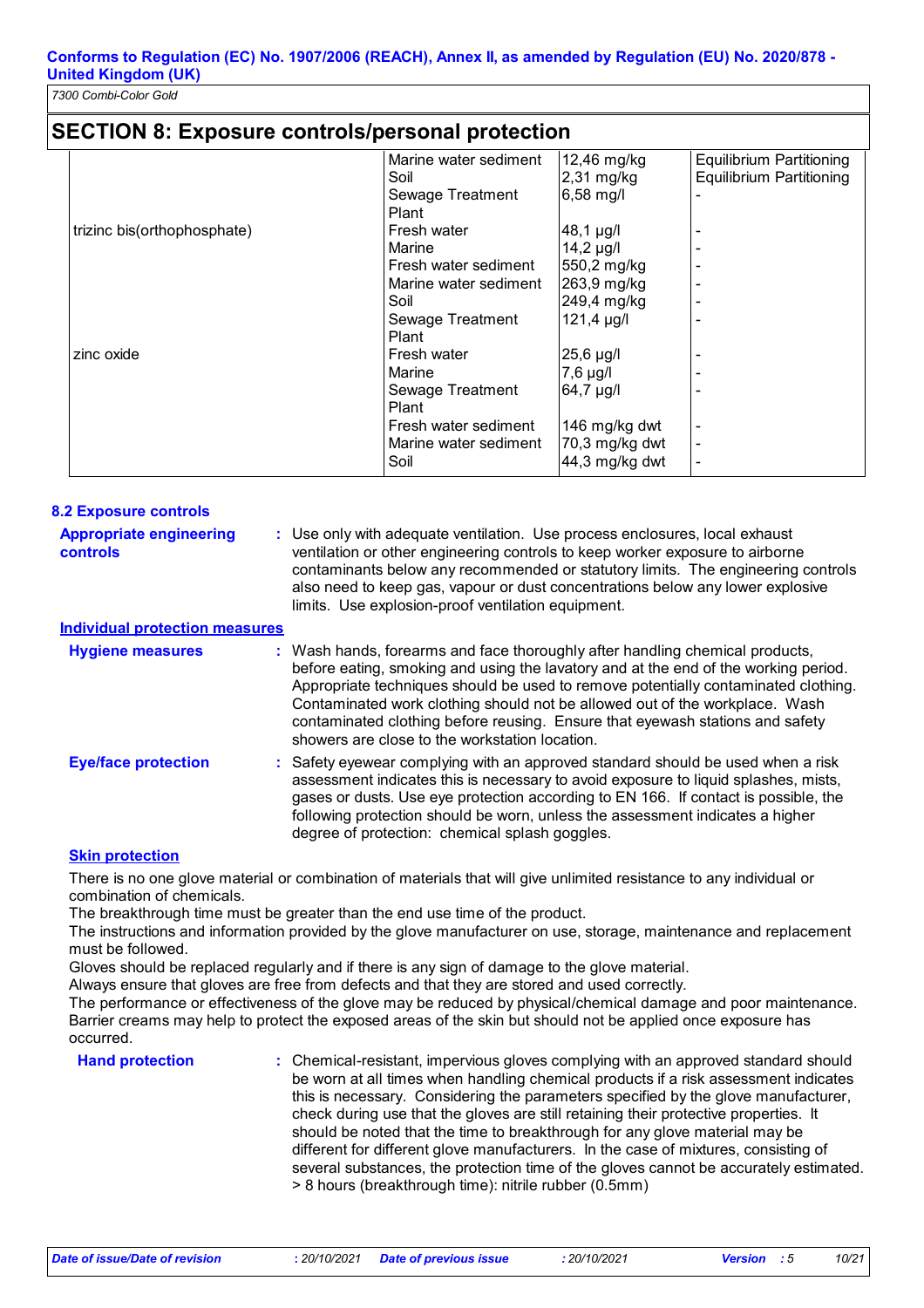## **SECTION 8: Exposure controls/personal protection**

|                                                  | The recommendation for the type or types of glove to use when handling this<br>product is based on information from the following source: EN374. The user must<br>check that the final choice of type of glove selected for handling this product is the<br>most appropriate and takes into account the particular conditions of use, as included<br>in the user's risk assessment.                                                                                                                                                                                                                                                                                                      |
|--------------------------------------------------|------------------------------------------------------------------------------------------------------------------------------------------------------------------------------------------------------------------------------------------------------------------------------------------------------------------------------------------------------------------------------------------------------------------------------------------------------------------------------------------------------------------------------------------------------------------------------------------------------------------------------------------------------------------------------------------|
| <b>Body protection</b>                           | : Personal protective equipment for the body should be selected based on the task<br>being performed and the risks involved and should be approved by a specialist<br>before handling this product. When there is a risk of ignition from static electricity,<br>wear anti-static protective clothing. For the greatest protection from static<br>discharges, clothing should include anti-static overalls, boots and gloves. Refer to<br>European Standard EN 1149 for further information on material and design<br>requirements and test methods. Recommended: Personnel should wear antistatic<br>clothing made of natural fibres or of high-temperature-resistant synthetic fibres. |
| <b>Other skin protection</b>                     | : Appropriate footwear and any additional skin protection measures should be<br>selected based on the task being performed and the risks involved and should be<br>approved by a specialist before handling this product.                                                                                                                                                                                                                                                                                                                                                                                                                                                                |
| <b>Respiratory protection</b>                    | Based on the hazard and potential for exposure, select a respirator that meets the<br>appropriate standard or certification. Respirators must be used according to a<br>respiratory protection program to ensure proper fitting, training, and other important<br>aspects of use. Recommended: organic vapour (Type A) and particulate filter (EN<br>140)                                                                                                                                                                                                                                                                                                                                |
| <b>Environmental exposure</b><br><b>controls</b> | : Emissions from ventilation or work process equipment should be checked to ensure<br>they comply with the requirements of environmental protection legislation. In some<br>cases, fume scrubbers, filters or engineering modifications to the process equipment<br>will be necessary to reduce emissions to acceptable levels.                                                                                                                                                                                                                                                                                                                                                          |

## **SECTION 9: Physical and chemical properties**

The conditions of measurement of all properties are at standard temperature and pressure unless otherwise indicated.

#### **9.1 Information on basic physical and chemical properties**

| <b>Physical state</b>                                  | : Liquid.                                                                                                                                                                                                                                     |
|--------------------------------------------------------|-----------------------------------------------------------------------------------------------------------------------------------------------------------------------------------------------------------------------------------------------|
| <b>Colour</b>                                          | : Gold. [Light]                                                                                                                                                                                                                               |
| <b>Odour</b>                                           | : Hydrocarbon. [Slight]                                                                                                                                                                                                                       |
| <b>Odour threshold</b>                                 | $\cdot$ Not available.                                                                                                                                                                                                                        |
| <b>Melting point/freezing point</b>                    | $: -20^{\circ}$ C [Literature]                                                                                                                                                                                                                |
| Initial boiling point and boiling<br>range             | : >160°C (>320°F) [Literature]                                                                                                                                                                                                                |
| <b>Flammability (solid, gas)</b>                       | : Flammable in the presence of the following materials or conditions: open flames,<br>sparks and static discharge, heat and shocks and mechanical impacts.<br>Vapour may travel a considerable distance to source of ignition and flash back. |
| <b>Upper/lower flammability or</b><br>explosive limits | $:$ Lower: $0.6\%$<br>Upper: 8%                                                                                                                                                                                                               |
| <b>Flash point</b>                                     | : Closed cup: $40^{\circ}$ C (104 $^{\circ}$ F) [Literature]                                                                                                                                                                                  |
| <b>Auto-ignition temperature</b>                       | : $250^{\circ}$ C (482°F) [Literature]                                                                                                                                                                                                        |
| <b>Decomposition temperature</b>                       | $:$ Not available.                                                                                                                                                                                                                            |
| pH                                                     | Not applicable.                                                                                                                                                                                                                               |
| pH : Justification                                     | : Product is non-soluble (in water).                                                                                                                                                                                                          |
| <b>Viscosity</b>                                       | Dynamic: 950 to 1400 mPa s [ASTM D562 [KU]]                                                                                                                                                                                                   |
| <b>Solubility(ies)</b>                                 | Partially soluble in the following materials: acetone.<br>Insoluble in the following materials: cold water and hot water.                                                                                                                     |
| <b>Solubility in water</b>                             | : Not available.                                                                                                                                                                                                                              |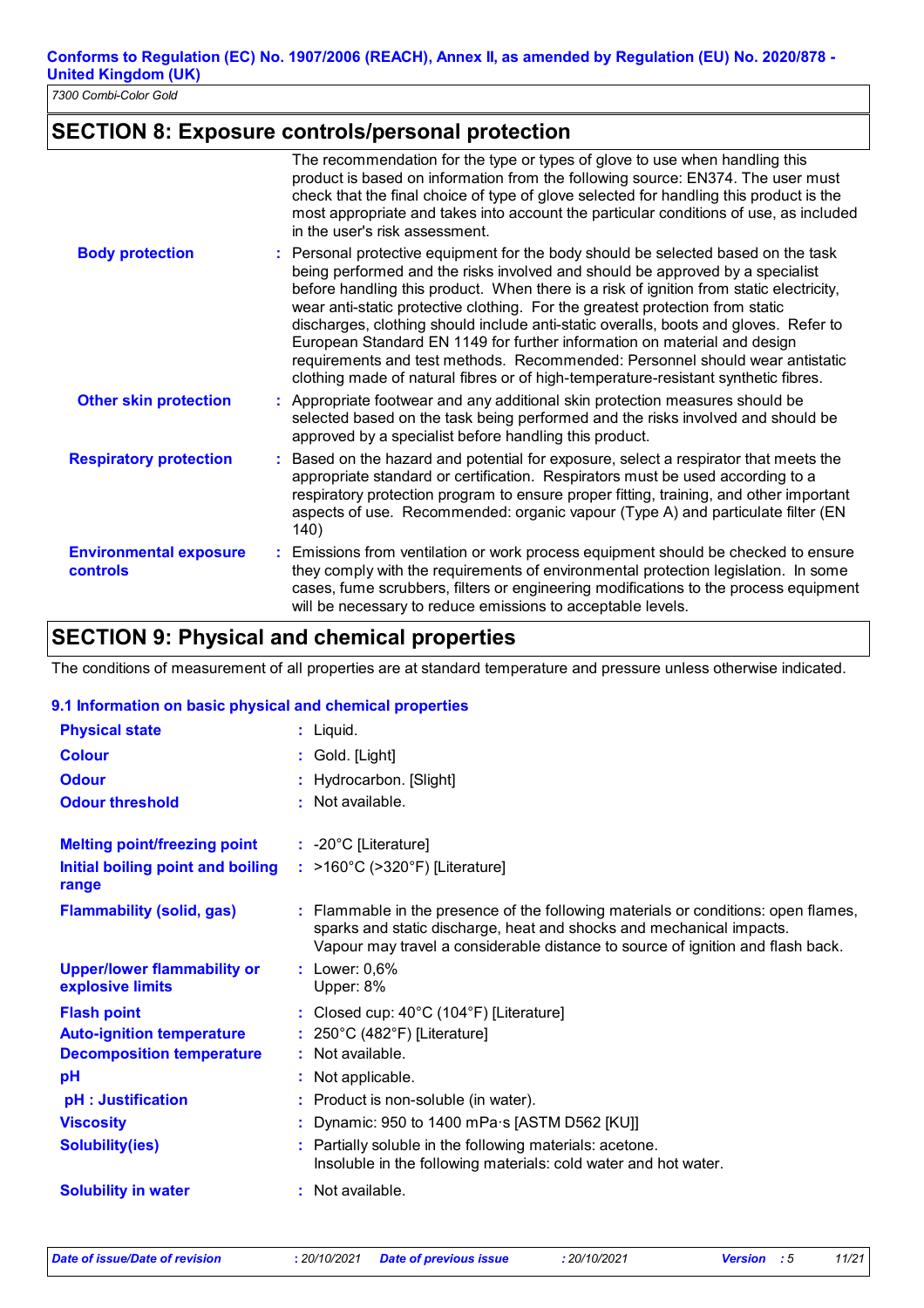## **SECTION 9: Physical and chemical properties**

| <b>Partition coefficient: n-octanol/ : Not applicable.</b><br>water |                                                                                                                                                                                                            |
|---------------------------------------------------------------------|------------------------------------------------------------------------------------------------------------------------------------------------------------------------------------------------------------|
| <b>Vapour pressure</b>                                              | $\therefore$ 0,7 kPa (5,25 mm Hg) [calculated.]                                                                                                                                                            |
| <b>Evaporation rate</b>                                             | $\therefore$ 0.2 (butyl acetate = 1)                                                                                                                                                                       |
| <b>Relative density</b>                                             | $: 1,05$ to 1,09 [DIN 53217]                                                                                                                                                                               |
| <b>Density</b>                                                      | : 1,05 to 1,09 g/cm <sup>3</sup> [20°C (68°F)] [DIN 53217]                                                                                                                                                 |
| <b>Vapour density</b>                                               | : $>1$ [Air = 1]                                                                                                                                                                                           |
| <b>Explosive properties</b>                                         | : Non-explosive in the presence of the following materials or conditions: open<br>flames, sparks and static discharge, heat and shocks and mechanical impacts.<br>No unusual hazard if involved in a fire. |
| <b>Oxidising properties</b>                                         | $\therefore$ Not available.                                                                                                                                                                                |
| <b>Particle characteristics</b>                                     |                                                                                                                                                                                                            |
| <b>Median particle size</b>                                         | : Not applicable.                                                                                                                                                                                          |

## **SECTION 10: Stability and reactivity**

| <b>10.1 Reactivity</b>                            | : No specific test data related to reactivity available for this product or its ingredients.                                                                                                                                                |
|---------------------------------------------------|---------------------------------------------------------------------------------------------------------------------------------------------------------------------------------------------------------------------------------------------|
| <b>10.2 Chemical stability</b>                    | : The product is stable.                                                                                                                                                                                                                    |
| <b>10.3 Possibility of</b><br>hazardous reactions | : Under normal conditions of storage and use, hazardous reactions will not occur.                                                                                                                                                           |
| <b>10.4 Conditions to avoid</b>                   | : Avoid all possible sources of ignition (spark or flame). Do not pressurise, cut, weld,<br>braze, solder, drill, grind or expose containers to heat or sources of ignition. Do not<br>allow vapour to accumulate in low or confined areas. |
| 10.5 Incompatible materials                       | : Reactive or incompatible with the following materials:<br>oxidising materials                                                                                                                                                             |
| <b>10.6 Hazardous</b><br>decomposition products   | : Under normal conditions of storage and use, hazardous decomposition products<br>should not be produced.                                                                                                                                   |

## **SECTION 11: Toxicological information**

#### **11.1 Information on hazard classes as defined in Regulation (EC) No 1272/2008**

#### **Acute toxicity**

| <b>Product/ingredient name</b>                                          | <b>Result</b>                                 | <b>Species</b> | <b>Dose</b>                | <b>Exposure</b>               |
|-------------------------------------------------------------------------|-----------------------------------------------|----------------|----------------------------|-------------------------------|
| xylene (mixture of isomeres)                                            | LC50 Inhalation Gas.                          | Rat            | 5000 ppm                   | 4 hours                       |
|                                                                         | LC50 Inhalation Gas.                          | Rat            | 6670 ppm                   | 4 hours                       |
|                                                                         | <b>LC50 Inhalation Vapour</b>                 | Rat            | 29091 mg/m <sup>3</sup>    | 4 hours                       |
|                                                                         | LD50 Dermal                                   | Rabbit         | $4,2$ g/kg                 |                               |
|                                                                         | LD50 Oral                                     | Rat            | 4300 mg/kg                 |                               |
|                                                                         | TDLo Dermal                                   | Rabbit         | 4300 mg/kg                 |                               |
| hydrocarbons, C10-C13, n-/<br>iso-/ cyclo-alkanes, $< 2\%$<br>aromatics | LC50 Inhalation Vapour                        | Rat            | 5000 mg/m <sup>3</sup>     | 4 hours                       |
|                                                                         | LD50 Dermal                                   | Rabbit         | >5000 mg/kg                |                               |
|                                                                         | LD50 Oral                                     | Rat            | >5000 mg/kg                |                               |
| trizinc bis(orthophosphate)                                             | LC50 Inhalation Dusts and mists<br>LD50 Oral  | Rat<br>Rat     | $>5.7$ mg/l<br>>5000 mg/kg | 4 hours                       |
| zinc oxide                                                              | LC50 Inhalation Dusts and mists Mouse         |                | 2500 mg/m <sup>3</sup>     | 4 hours                       |
|                                                                         | LC50 Inhalation Dusts and mists               | IRat           | $>5700$ mg/m <sup>3</sup>  | 4 hours                       |
|                                                                         | LD50 Oral                                     | Rat            | $>15$ g/kg                 |                               |
| Date of issue/Date of revision                                          | : 20/10/2021<br><b>Date of previous issue</b> | : 20/10/2021   |                            | :5<br>12/21<br><b>Version</b> |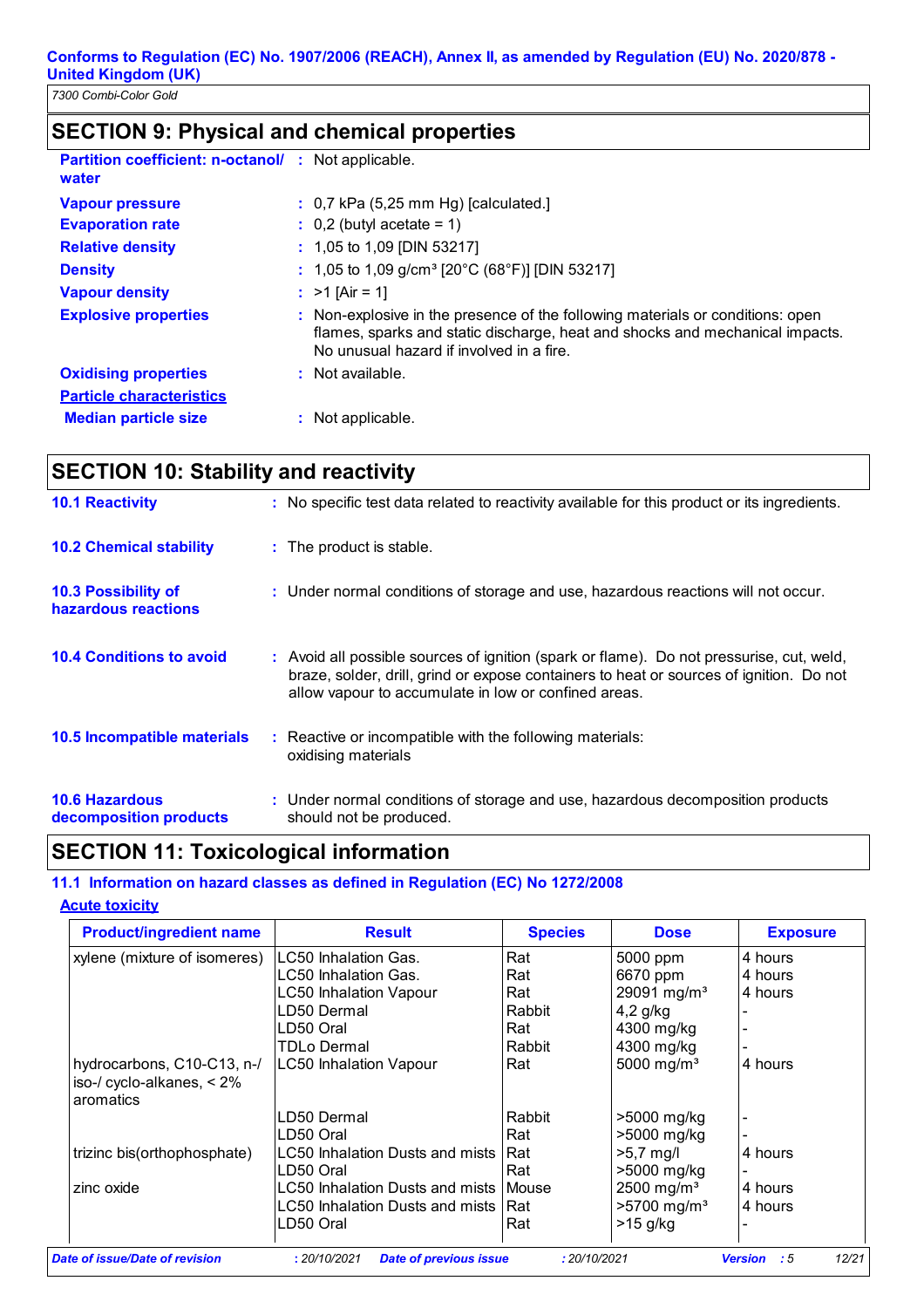*7300 Combi-Color Gold* 

| <b>SECTION 11: Toxicological information</b>                |                          |                               |                                         |                                    |  |
|-------------------------------------------------------------|--------------------------|-------------------------------|-----------------------------------------|------------------------------------|--|
| neodecanoic acid, cobalt salt LD50 Oral<br>maleic anhydride | LD50 Dermal<br>LD50 Oral | Rat - Female<br>Rabbit<br>Rat | $1098$ mg/kg<br>2620 mg/kg<br>400 mg/kg | $\overline{\phantom{0}}$<br>-<br>- |  |

**Conclusion/Summary :** Based on available data, the classification criteria are not met.

**Acute toxicity estimates**

| <b>Product/ingredient name</b>                                   | Oral (mg/<br>kg) | <b>Dermal</b><br>(mg/kg) | <b>Inhalation</b><br>(gases)<br>(ppm) | <b>Inhalation</b><br>(vapours)<br>(mg/l) | <b>Inhalation</b><br>(dusts)<br>and mists)<br>(mg/l) |
|------------------------------------------------------------------|------------------|--------------------------|---------------------------------------|------------------------------------------|------------------------------------------------------|
| hydrocarbons, C9-C11, n-/ iso-/ cyclo-alkanes, <<br>2% aromatics | 10000            | N/A                      | N/A                                   | N/A                                      | N/A                                                  |
| copper                                                           | 500              | N/A                      | N/A                                   | N/A                                      | N/A                                                  |
| xylene (mixture of isomeres)                                     | 4300             | 1100                     | N/A                                   | 11                                       | N/A                                                  |
| neodecanoic acid, cobalt salt                                    | 1098             | N/A                      | N/A                                   | N/A                                      | N/A                                                  |
| maleic anhydride                                                 | 400              | 2620                     | N/A                                   | N/A                                      | N/A                                                  |

#### **Irritation/Corrosion**

| <b>Product/ingredient name</b> | <b>Result</b>            | <b>Species</b> | <b>Score</b>   | <b>Exposure</b> | <b>Observation</b>       |
|--------------------------------|--------------------------|----------------|----------------|-----------------|--------------------------|
| Zinc powder - zinc dust        | Skin - Mild irritant     | Human          | $\blacksquare$ | 72 hours 300    |                          |
| (stabilized)                   |                          |                |                | Micrograms      |                          |
|                                |                          |                |                | Intermittent    |                          |
| xylene (mixture of isomeres)   | Eyes - Mild irritant     | Rabbit         |                | 87 milligrams - |                          |
|                                | Eyes - Severe irritant   | Rabbit         |                | 24 hours 5      | $\overline{\phantom{a}}$ |
|                                |                          |                |                | milligrams      |                          |
|                                | Skin - Mild irritant     | Rat            | $\overline{a}$ | 8 hours 60      | $\overline{\phantom{a}}$ |
|                                |                          |                |                | Imicroliters    |                          |
|                                | Skin - Moderate irritant | Rabbit         |                | 24 hours 500    | $\overline{\phantom{a}}$ |
|                                |                          |                |                | milligrams      |                          |
|                                | Skin - Moderate irritant | Rabbit         | $\overline{a}$ | 100 Percent     | $\overline{\phantom{a}}$ |
|                                | Eyes - Moderate irritant | Rabbit         |                |                 |                          |
| zinc oxide                     | Eyes - Mild irritant     | Rabbit         |                | 24 hours 500    |                          |
|                                |                          |                |                | milligrams      |                          |
|                                | Skin - Mild irritant     | Rabbit         | $\overline{a}$ | 24 hours 500    | $\overline{\phantom{a}}$ |
|                                |                          |                |                | milligrams      |                          |
| maleic anhydride               | Eyes - Severe irritant   | Rabbit         |                | 1 Percent       | $\overline{\phantom{a}}$ |

#### **Conclusion/Summary**

- **Skin :** Based on available data, the classification criteria are not met.
- **Eyes :** Causes serious eye irritation.

#### **Respiratory :** May cause drowsiness or dizziness. **Sensitisation**

| <b>Product/ingredient name</b>                                                   | <b>Route of</b><br>exposure | <b>Species</b> | <b>Result</b>   |
|----------------------------------------------------------------------------------|-----------------------------|----------------|-----------------|
| hydrocarbons, C9-C11, n-/<br>$\vert$ iso-/ cyclo-alkanes, $\lt 2\%$<br>aromatics | skin                        | Rabbit         | Not sensitizing |
| <b>Conclusion/Summary</b>                                                        |                             |                |                 |

| <b>Skin</b>                    | May cause an allergic skin reaction.<br>÷.                          |              |                         |       |
|--------------------------------|---------------------------------------------------------------------|--------------|-------------------------|-------|
| <b>Respiratory</b>             | : Based on available data, the classification criteria are not met. |              |                         |       |
| <b>Mutagenicity</b>            |                                                                     |              |                         |       |
| <b>Conclusion/Summary</b>      | : Based on available data, the classification criteria are not met. |              |                         |       |
| <b>Carcinogenicity</b>         |                                                                     |              |                         |       |
| <b>Conclusion/Summary</b>      | : Based on available data, the classification criteria are not met. |              |                         |       |
| <b>Reproductive toxicity</b>   |                                                                     |              |                         |       |
| <b>Conclusion/Summary</b>      | Based on available data, the classification criteria are not met.   |              |                         |       |
| Date of issue/Date of revision | <b>Date of previous issue</b><br>: 20/10/2021                       | : 20/10/2021 | - : 5<br><b>Version</b> | 13/21 |
|                                |                                                                     |              |                         |       |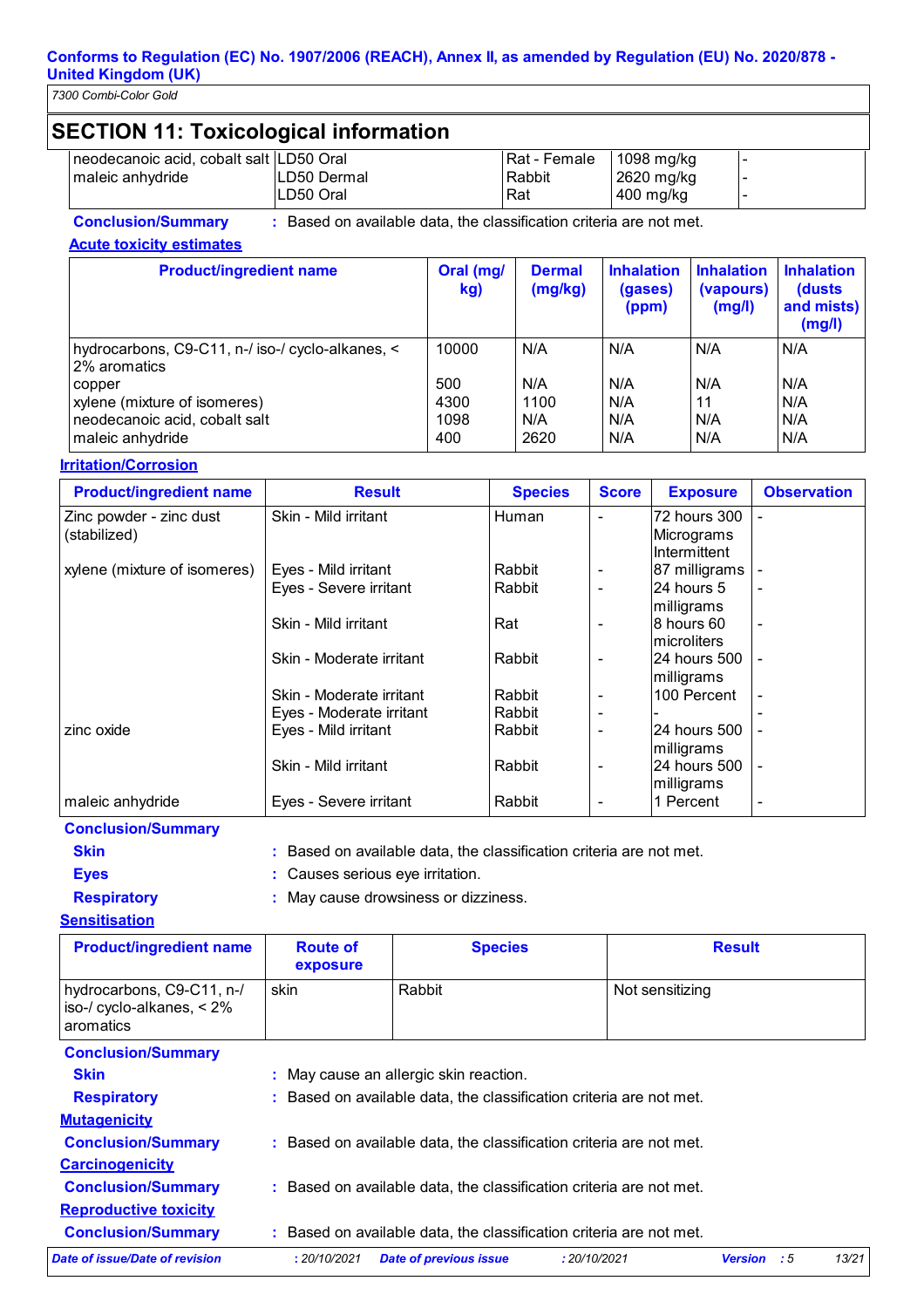## **SECTION 11: Toxicological information**

#### **Teratogenicity**

**Conclusion/Summary :** Based on available data, the classification criteria are not met.

#### **Specific target organ toxicity (single exposure)**

| <b>Product/ingredient name</b>                                     | <b>Category</b> | <b>Route of</b><br>exposure | <b>Target organs</b>                    |
|--------------------------------------------------------------------|-----------------|-----------------------------|-----------------------------------------|
| hydrocarbons, C9-C11, n-/ iso-/ cyclo-alkanes, < 2%<br>l aromatics | Category 3      |                             | Narcotic effects                        |
| xylene (mixture of isomeres)                                       | Category 3      |                             | <b>Respiratory tract</b><br>lirritation |

#### **Specific target organ toxicity (repeated exposure)**

| <b>Product/ingredient name</b> | <b>Category</b> | <b>Route of</b><br>exposure | <b>Target organs</b> |
|--------------------------------|-----------------|-----------------------------|----------------------|
| xylene (mixture of isomeres)   | Category 2      | oral, inhalation            |                      |
| neodecanoic acid, cobalt salt  | Category 1      |                             |                      |
| maleic anhydride               | Category 1      | inhalation                  |                      |

#### **Aspiration hazard**

| <b>Product/ingredient name</b>                                 | <b>Result</b>                         |
|----------------------------------------------------------------|---------------------------------------|
| hydrocarbons, C9-C11, n-/ iso-/ cyclo-alkanes, < 2% aromatics  | <b>ASPIRATION HAZARD - Category 1</b> |
| xylene (mixture of isomeres)                                   | <b>ASPIRATION HAZARD - Category 1</b> |
| hydrocarbons, C10-C13, n-/ iso-/ cyclo-alkanes, < 2% aromatics | <b>ASPIRATION HAZARD - Category 1</b> |

**Information on likely routes** : Routes of entry anticipated: Oral, Dermal, Inhalation.

## **of exposure**

| <b>Potential acute health effects</b> |                                                                                                         |
|---------------------------------------|---------------------------------------------------------------------------------------------------------|
| Eye contact                           | : Causes serious eye irritation.                                                                        |
| <b>Inhalation</b>                     | : Can cause central nervous system (CNS) depression. May cause drowsiness or<br>dizziness.              |
| <b>Skin contact</b>                   | : Defatting to the skin. May cause skin dryness and irritation. May cause an allergic<br>skin reaction. |
| <b>Ingestion</b>                      | : Can cause central nervous system (CNS) depression.                                                    |
|                                       | <b>Symptoms related to the physical, chemical and toxicological characteristics</b>                     |
| Eye contact                           | : Adverse symptoms may include the following:<br>pain or irritation<br>watering<br>redness              |

| <b>Inhalation</b>   | : Adverse symptoms may include the following:<br>nausea or vomiting<br>headache<br>drowsiness/fatigue<br>dizziness/vertigo<br>unconsciousness |
|---------------------|-----------------------------------------------------------------------------------------------------------------------------------------------|
| <b>Skin contact</b> | : Adverse symptoms may include the following:<br>irritation<br>redness<br>dryness<br>cracking                                                 |

#### **Ingestion**

No specific data. **:**

#### **Delayed and immediate effects as well as chronic effects from short and long-term exposure Short term exposure**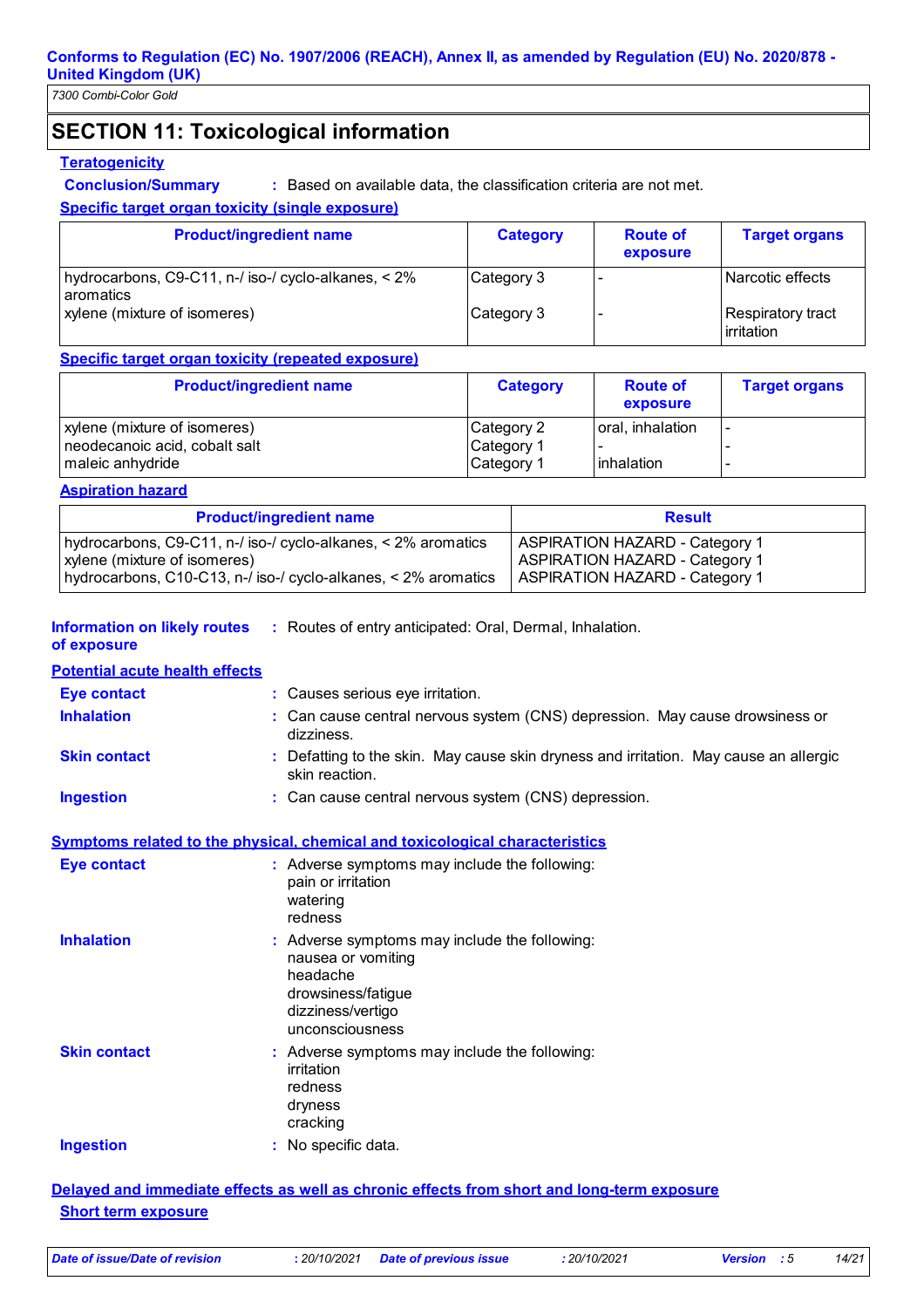## **SECTION 11: Toxicological information**

| <b>Potential immediate</b><br><b>effects</b> | $:$ Not available.                                                                                                                                                                                                |
|----------------------------------------------|-------------------------------------------------------------------------------------------------------------------------------------------------------------------------------------------------------------------|
| <b>Potential delayed effects</b>             | : Not available.                                                                                                                                                                                                  |
| <b>Long term exposure</b>                    |                                                                                                                                                                                                                   |
| <b>Potential immediate</b><br>effects        | $:$ Not available.                                                                                                                                                                                                |
| <b>Potential delayed effects</b>             | $:$ Not available.                                                                                                                                                                                                |
| <b>Potential chronic health effects</b>      |                                                                                                                                                                                                                   |
| Not available.                               |                                                                                                                                                                                                                   |
| <b>Conclusion/Summary</b>                    | : Based on available data, the classification criteria are not met.                                                                                                                                               |
| <b>General</b>                               | : Prolonged or repeated contact can defat the skin and lead to irritation, cracking and/<br>or dermatitis. Once sensitized, a severe allergic reaction may occur when<br>subsequently exposed to very low levels. |
| <b>Carcinogenicity</b>                       | : No known significant effects or critical hazards.                                                                                                                                                               |
| <b>Mutagenicity</b>                          | : No known significant effects or critical hazards.                                                                                                                                                               |
| <b>Reproductive toxicity</b>                 | : No known significant effects or critical hazards.                                                                                                                                                               |
| <b>Endocrine disrupting</b><br>properties    | $:$ Not available.                                                                                                                                                                                                |
| <b>Other information</b>                     | $:$ Not available.                                                                                                                                                                                                |

## **SECTION 12: Ecological information**

#### **12.1 Toxicity**

| <b>Product/ingredient name</b>                                       | <b>Result</b>                                 | <b>Species</b>                                                           | <b>Exposure</b> |
|----------------------------------------------------------------------|-----------------------------------------------|--------------------------------------------------------------------------|-----------------|
| hydrocarbons, C9-C11, n-/<br>iso-/ cyclo-alkanes, < 2%<br>aromatics  | Acute NOEC 100 mg/l                           | Algae - Pseudokirchneriella<br>subcapitata                               | 72 hours        |
|                                                                      | Chronic NOEC 0,23 mg/l                        | Daphnia spec.                                                            |                 |
|                                                                      | Chronic NOEC 0,131 mg/l                       | <b>Fish</b>                                                              |                 |
| copper                                                               | Acute IC50 5,4 mg/l Marine water              | Aquatic plants - Plantae -<br>Exponential growth phase                   | 72 hours        |
| Zinc powder - zinc dust<br>(stabilized)                              | Acute EC50 106 µg/l Fresh water               | Algae - Pseudokirchneriella<br>subcapitata - Exponential<br>growth phase | 72 hours        |
|                                                                      | Acute EC50 0,572 mg/l Marine water            | Algae - Ulva pertusa                                                     | 96 hours        |
|                                                                      | Acute EC50 10000 µg/l Fresh water             | Aquatic plants - Lemna minor                                             | 4 days          |
|                                                                      | Acute LC50 107 µg/l Fresh water               | Daphnia spec. - Daphnia pulex                                            | 48 hours        |
|                                                                      | Acute LC50 182 µg/l Fresh water               | Fish - Oncorhynchus<br>tshawytscha                                       | 96 hours        |
|                                                                      | Chronic EC10 27,3 µg/l Fresh water            | Algae - Pseudokirchneriella<br>subcapitata - Exponential<br>growth phase | 72 hours        |
|                                                                      | Chronic EC10 59,2 µg/l Fresh water            | Daphnia spec. - Daphnia magna                                            | 21 days         |
|                                                                      | Chronic NOEC 9 mg/l Fresh water               | Aquatic plants - Ceratophyllum<br>demersum                               | 3 days          |
|                                                                      | Chronic NOEC 178 µg/l Marine water            | Crustaceans - Palaemon<br>elegans                                        | 21 days         |
| xylene (mixture of isomeres)                                         | Acute EC50 1,3 mg/l Fresh water               | Algae                                                                    | 72 hours        |
|                                                                      | Acute LC50 1 mg/l Fresh water                 | Daphnia spec.                                                            | 24 hours        |
|                                                                      | Acute NOEC 0,44 mg/l                          | Algae                                                                    | 72 hours        |
|                                                                      | Chronic NOEC 0,96 mg/l Fresh water            | Daphnia spec.                                                            | 21 days         |
| hydrocarbons, C10-C13, n-/<br>iso-/ cyclo-alkanes, < 2%<br>aromatics | Acute EC50 >1000 mg/l                         | Daphnia spec.                                                            | 4 hours         |
|                                                                      | Acute IC50 >1000 mg/l                         | Algae                                                                    | 4 hours         |
| <b>Date of issue/Date of revision</b>                                | : 20/10/2021<br><b>Date of previous issue</b> | : 20/10/2021<br><b>Version</b>                                           | :5<br>15/21     |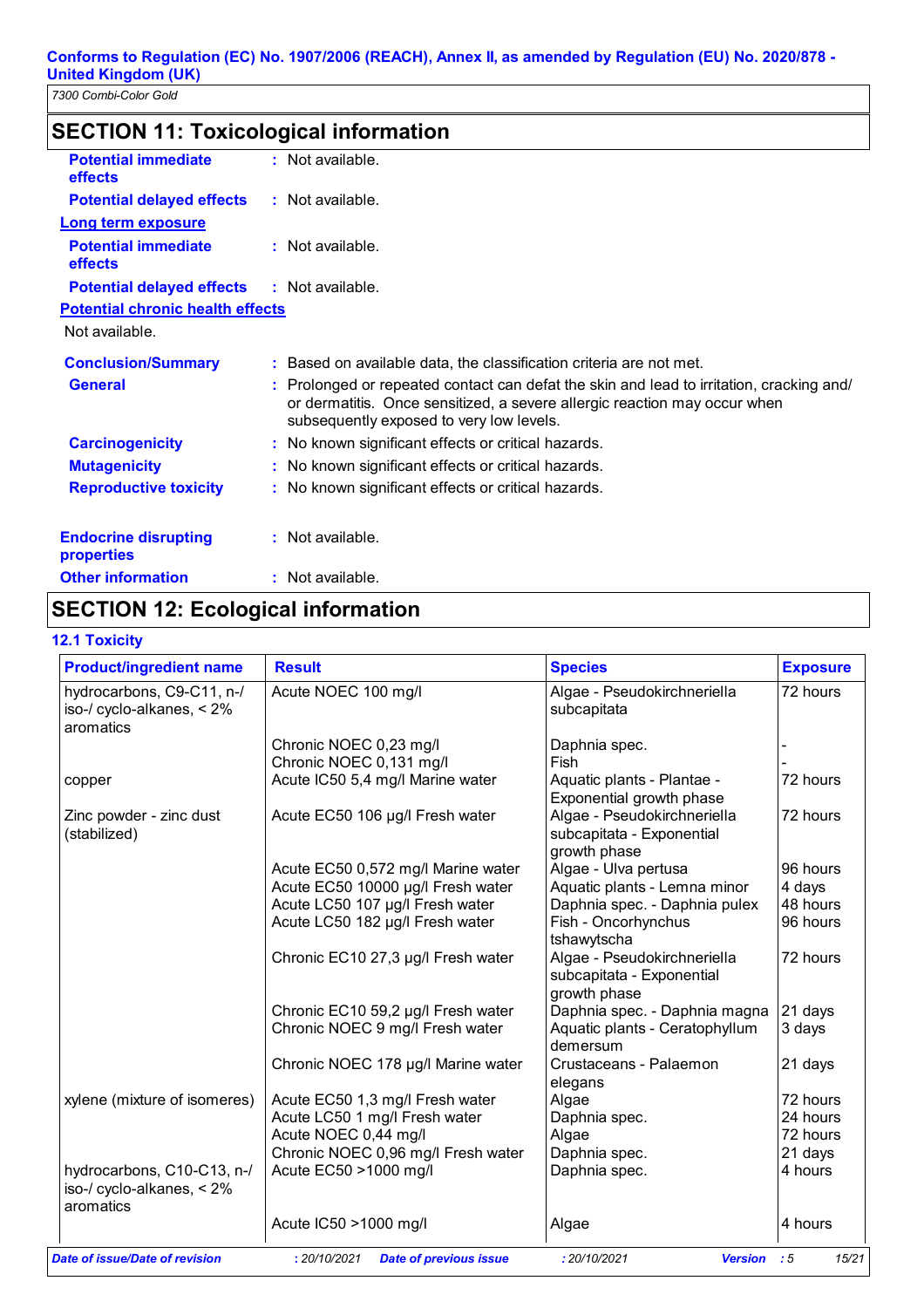*7300 Combi-Color Gold* 

## **SECTION 12: Ecological information**

| <b>Conclusion/Summary</b>   | : Very toxic to aquatic life. Toxic to aquatic life with long lasting effects. |                                 |          |
|-----------------------------|--------------------------------------------------------------------------------|---------------------------------|----------|
| maleic anhydride            | Acute LC50 230000 µg/l Fresh water                                             | Fish - Gambusia affinis - Adult | 96 hours |
|                             | Chronic NOEC 0,199 mg/l                                                        | Fish                            | 30 days  |
|                             | Chronic NOEC 0,082 mg/l                                                        | Daphnia spec.                   | 7 days   |
|                             | Chronic NOEC 0,037 mg/l                                                        | Daphnia spec.                   | 21 days  |
|                             | Chronic NOEC 0,019 mg/l                                                        | Algae                           | 7 days   |
|                             | Acute LC50 0,33 to 0,78 mg/l                                                   | Fish                            | 96 hours |
|                             |                                                                                | magna - Neonate                 |          |
|                             | Acute LC50 98 µg/l Fresh water                                                 | Daphnia spec. - Daphnia         | 48 hours |
|                             |                                                                                | growth phase                    |          |
|                             |                                                                                | subcapitata - Exponential       |          |
|                             | Acute IC50 46 µg/l Fresh water                                                 | Algae - Pseudokirchneriella     | 72 hours |
|                             |                                                                                | magna - Neonate                 |          |
|                             | Acute EC50 0,481 mg/l Fresh water                                              | Daphnia spec. - Daphnia         | 48 hours |
|                             | Acute EC50 0,413 mg/l                                                          | Daphnia spec.                   | 48 hours |
|                             | Acute EC50 0,137 mg/l                                                          | Algae                           | 72 hours |
| zinc oxide                  | Acute EC50 0,024 mg/l                                                          | Algae                           | 72 hours |
|                             |                                                                                | capricornutum                   |          |
|                             | Acute IC50 1,87 mg/l                                                           | Algae - selenastrum             | 72 hours |
|                             |                                                                                | dubia                           |          |
| trizinc bis(orthophosphate) | Acute EC50 5,7 mg/l                                                            | Daphnia spec. - ceriodaphnia    | 48 hours |
|                             | Acute LC50 >1000 mg/l                                                          | Fish                            | 4 hours  |

#### **12.2 Persistence and degradability**

| <b>Product/ingredient name</b>                                         | Test                   | <b>Result</b>                                                            | <b>Dose</b> | <b>Inoculum</b> |
|------------------------------------------------------------------------|------------------------|--------------------------------------------------------------------------|-------------|-----------------|
| hydrocarbons, C9-C11, n-/<br>iso-/ cyclo-alkanes, $< 2\%$<br>aromatics | OECD 301B              | $>80$ % - Readily - 28 days                                              |             |                 |
| xylene (mixture of isomeres)                                           | OECD 301F<br>OECD 301F | >80 % - Readily - 28 days<br>90 % - Readily - 5 days<br>87,8 % - 28 days |             |                 |

| <b>Conclusion/Summary</b>                                                                                                                                                         | : This product has not been tested for biodegradation.                |                                               |                               |  |
|-----------------------------------------------------------------------------------------------------------------------------------------------------------------------------------|-----------------------------------------------------------------------|-----------------------------------------------|-------------------------------|--|
| <b>Product/ingredient name</b>                                                                                                                                                    | <b>Aquatic half-life</b>                                              | <b>Photolysis</b>                             | <b>Biodegradability</b>       |  |
| hydrocarbons, C9-C11, n-/<br>iso-/ cyclo-alkanes, $< 2\%$<br>aromatics<br>xylene (mixture of isomeres)<br>hydrocarbons, C10-C13, n-/<br>iso-/ cyclo-alkanes, $< 2\%$<br>aromatics | $\overline{\phantom{a}}$<br>Fresh water <28 days, 5 to $25^{\circ}$ C | $ 100\%  < 28$ day(s)<br>$80\%$ ; < 28 day(s) | Readily<br>Readily<br>Readily |  |

#### **12.3 Bioaccumulative potential**

| <b>Product/ingredient name</b>                                           | $LogP_{ow}$              | <b>BCF</b>   | <b>Potential</b> |
|--------------------------------------------------------------------------|--------------------------|--------------|------------------|
| hydrocarbons, C9-C11, n-/<br>iso-/ cyclo-alkanes, $< 2\%$<br>l aromatics | 5 to 6.5                 |              | high             |
| xylene (mixture of isomeres)   3,12                                      |                          | 18.1 to 25.9 | low              |
| trizinc bis(orthophosphate)                                              | $\overline{\phantom{a}}$ | 60960        | high             |
| zinc oxide                                                               |                          | 177          | low              |
| neodecanoic acid, cobalt salt   -                                        |                          | 15600        | high             |
| maleic anhydride                                                         | $-2.78$                  |              | low              |

#### **12.4 Mobility in soil**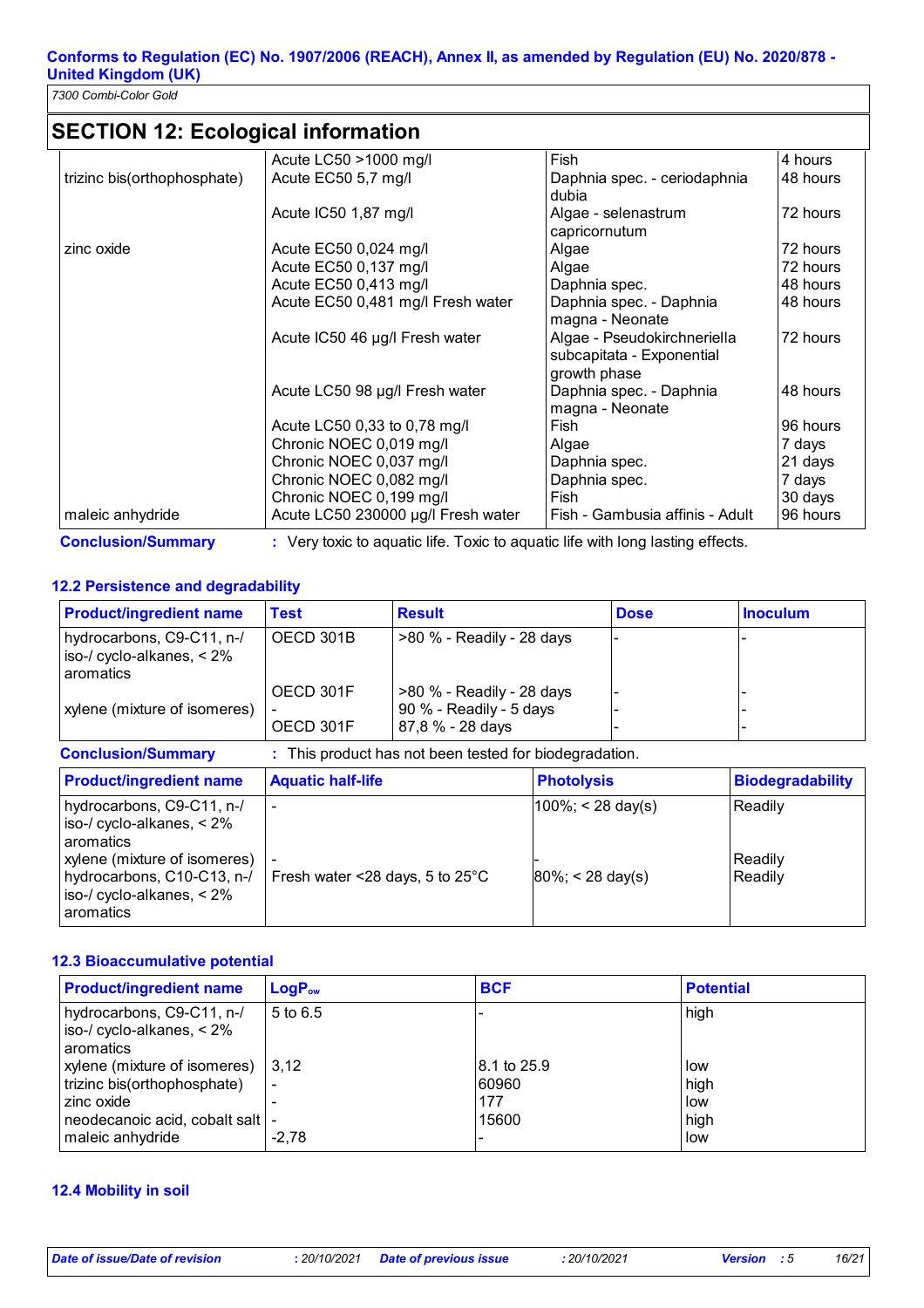## **SECTION 12: Ecological information**

| <b>Soil/water partition</b><br>coefficient (K <sub>oc</sub> ) | : Not available.                                                                                       |
|---------------------------------------------------------------|--------------------------------------------------------------------------------------------------------|
| <b>Mobility</b>                                               | : This product is not likely to volatilise rapidly into the air because of its low vapour<br>pressure. |

#### **12.5 Results of PBT and vPvB assessment**

This mixture does not contain any substances that are assessed to be a PBT or a vPvB.

| <b>12.6 Endocrine disrupting</b><br>properties | : No known significant effects or critical hazards. |
|------------------------------------------------|-----------------------------------------------------|
| <b>12.7 Other adverse effects</b>              | : No known significant effects or critical hazards. |
|                                                |                                                     |

## **SECTION 13: Disposal considerations**

The information in this section contains generic advice and guidance.

#### **13.1 Waste treatment methods**

| <b>Product</b>             |                                                                                                                                                                                                                                                                                                                                                                                                                                                                                                                                                     |
|----------------------------|-----------------------------------------------------------------------------------------------------------------------------------------------------------------------------------------------------------------------------------------------------------------------------------------------------------------------------------------------------------------------------------------------------------------------------------------------------------------------------------------------------------------------------------------------------|
| <b>Methods of disposal</b> | : The generation of waste should be avoided or minimised wherever possible.<br>Disposal of this product, solutions and any by-products should at all times comply<br>with the requirements of environmental protection and waste disposal legislation and<br>any regional local authority requirements. Dispose of surplus and non-recyclable<br>products via a licensed waste disposal contractor. Waste should not be disposed of<br>untreated to the sewer unless fully compliant with the requirements of all authorities<br>with jurisdiction. |
| <b>Hazardous waste</b>     | $:$ Yes.                                                                                                                                                                                                                                                                                                                                                                                                                                                                                                                                            |

#### **European waste catalogue (EWC)**

| <b>Waste code</b>          | <b>Waste designation</b>                                                                                                                                                                                                                                                                                                                                                                                                                                                                                                                                      |  |  |
|----------------------------|---------------------------------------------------------------------------------------------------------------------------------------------------------------------------------------------------------------------------------------------------------------------------------------------------------------------------------------------------------------------------------------------------------------------------------------------------------------------------------------------------------------------------------------------------------------|--|--|
| 08 01 11*                  | waste paint and varnish containing organic solvents or other hazardous substances                                                                                                                                                                                                                                                                                                                                                                                                                                                                             |  |  |
| <b>Special precautions</b> | : This material and its container must be disposed of in a safe way. Care should be<br>taken when handling emptied containers that have not been cleaned or rinsed out.<br>Empty containers or liners may retain some product residues. Vapour from product<br>residues may create a highly flammable or explosive atmosphere inside the container.<br>Do not cut, weld or grind used containers unless they have been cleaned thoroughly<br>internally. Avoid dispersal of spilt material and runoff and contact with soil,<br>waterways, drains and sewers. |  |  |

# **SECTION 14: Transport information**

|                                           | <b>ADR/RID</b>  | <b>ADN</b>                    | <b>IMDG</b>                         | <b>IATA</b>                   |
|-------------------------------------------|-----------------|-------------------------------|-------------------------------------|-------------------------------|
| 14.1 UN number<br>or ID number            | <b>UN1263</b>   | <b>UN1263</b>                 | <b>UN1263</b>                       | <b>UN1263</b>                 |
| 14.2 UN proper<br>shipping name           | Paint           | Paint                         | Paint. Marine pollutant<br>(copper) | Paint                         |
| <b>14.3 Transport</b><br>hazard class(es) | 3<br>$\bigstar$ | 3<br>$\bigstar$               | 3<br>$\mathcal{L}$                  | 3                             |
| 14.4 Packing group III                    |                 | Ш                             | Ш                                   | $\mathbf{III}$                |
| Date of issue/Date of revision            | : 20/10/2021    | <b>Date of previous issue</b> | : 20/10/2021                        | 17/21<br><b>Version</b><br>:5 |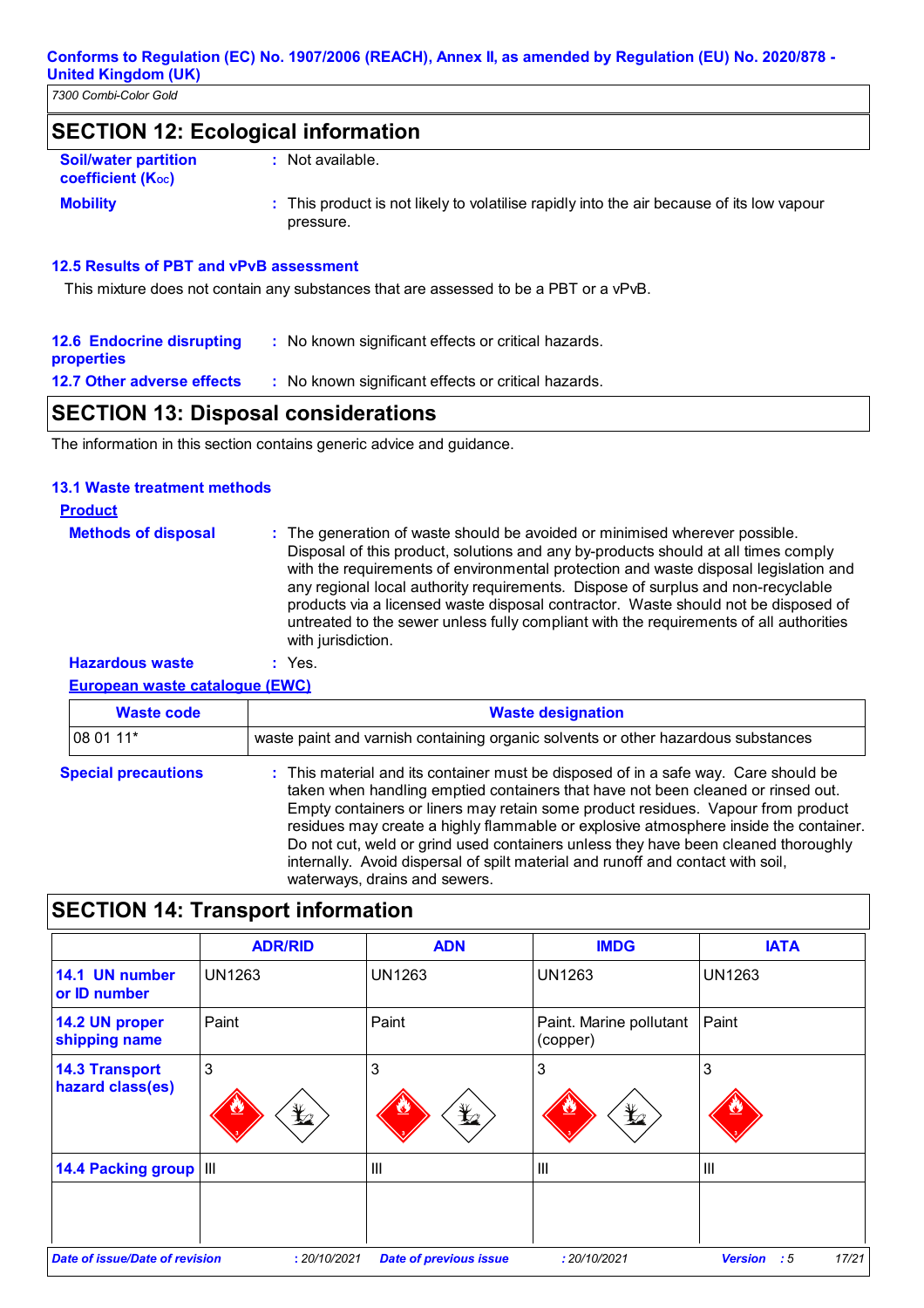## **SECTION 14: Transport information**

| 14.5<br><b>Environmental</b><br>hazards | Yes.                                                                                                                                                                                                                                                                                                                                         | Yes.                                                                                                                                                                                                                                                                                                                     | Yes.                                                                                                                                                                                                                                                                                                                                                          | Yes. The<br>environmentally<br>hazardous substance<br>mark is not required.                                                                                                                                                                                                                                                                                                                   |
|-----------------------------------------|----------------------------------------------------------------------------------------------------------------------------------------------------------------------------------------------------------------------------------------------------------------------------------------------------------------------------------------------|--------------------------------------------------------------------------------------------------------------------------------------------------------------------------------------------------------------------------------------------------------------------------------------------------------------------------|---------------------------------------------------------------------------------------------------------------------------------------------------------------------------------------------------------------------------------------------------------------------------------------------------------------------------------------------------------------|-----------------------------------------------------------------------------------------------------------------------------------------------------------------------------------------------------------------------------------------------------------------------------------------------------------------------------------------------------------------------------------------------|
| <b>Additional</b><br><i>information</i> | <b>Viscous liquid</b><br>exception This class<br>3 viscous liquid that is<br>also environmentally<br>hazardous is not<br>subject to regulation in<br>packagings up to 5L,<br>provided the<br>packagings meet the<br>general provisions of<br>4.1.1.1, 4.1.1.2 and<br>4.1.1.4 to 4.1.1.8<br>according to<br>2.2.3.1.5.2.<br>Tunnel code (D/E) | <b>Viscous liquid</b><br>exception This class<br>3 viscous liquid that is<br>also environmentally<br>hazardous is not<br>subject to regulation in<br>packagings up to 5 L,<br>provided the<br>packagings meet the<br>general provisions of<br>4.1.1.1, 4.1.1.2 and<br>4.1.1.4 to 4.1.1.8<br>according to<br>2.2.3.1.5.2. | <b>Emergency</b><br>schedules $F-E + S-E$<br><b>Viscous liquid</b><br>exception This class<br>3 viscous liquid that is<br>also environmentally<br>hazardous is not<br>subject to regulation in<br>packagings up to 5L,<br>provided the<br>packagings meet the<br>general provisions of<br>4.1.1.1, 4.1.1.2 and<br>4.1.1.4 to 4.1.1.8<br>according to 2.3.2.5. | The environmentally<br>hazardous substance<br>mark may appear if<br>required by other<br>transportation<br>regulations.<br><b>Quantity limitation</b><br>Passenger and Cargo<br>Aircraft: 60 L.<br>Packaging instructions:<br>355. Cargo Aircraft<br>Only: 220 L.<br>Packaging instructions:<br>366. Limited<br>Quantities - Passenger<br>Aircraft: 10 L.<br>Packaging instructions:<br>Y344. |

**user**

**14.6 Special precautions for Transport within user's premises:** always transport in closed containers that are **:** upright and secure. Ensure that persons transporting the product know what to do in the event of an accident or spillage.

#### **14.7 Transport in bulk according to IMO instruments :** Not available.

## **SECTION 15: Regulatory information**

|                                                                                                                                                                                   | 15.1 Safety, health and environmental regulations/legislation specific for the substance or mixture                                      |
|-----------------------------------------------------------------------------------------------------------------------------------------------------------------------------------|------------------------------------------------------------------------------------------------------------------------------------------|
| EU Regulation (EC) No. 1907/2006 (REACH)                                                                                                                                          |                                                                                                                                          |
| <b>Annex XIV - List of substances subject to authorisation</b>                                                                                                                    |                                                                                                                                          |
| <b>Annex XIV</b>                                                                                                                                                                  |                                                                                                                                          |
| None of the components are listed.                                                                                                                                                |                                                                                                                                          |
| <b>Substances of very high concern</b>                                                                                                                                            |                                                                                                                                          |
| None of the components are listed.                                                                                                                                                |                                                                                                                                          |
| <b>Annex XVII - Restrictions : Not applicable.</b><br>on the manufacture,<br>placing on the market and<br>use of certain dangerous<br>substances, mixtures and<br><b>articles</b> |                                                                                                                                          |
| <b>Other EU regulations</b>                                                                                                                                                       |                                                                                                                                          |
| <b>VOC</b>                                                                                                                                                                        | ÷                                                                                                                                        |
| <b>VOC for Ready-for-Use</b><br><b>Mixture</b>                                                                                                                                    | IIA/i. One-pack performance coatings. EU limit value for this product: 500g/l (2010.)<br>This product contains a maximum of 477 g/l VOC. |
| <b>Industrial emissions</b><br>(integrated pollution<br>prevention and control) -<br>Air                                                                                          | : Listed                                                                                                                                 |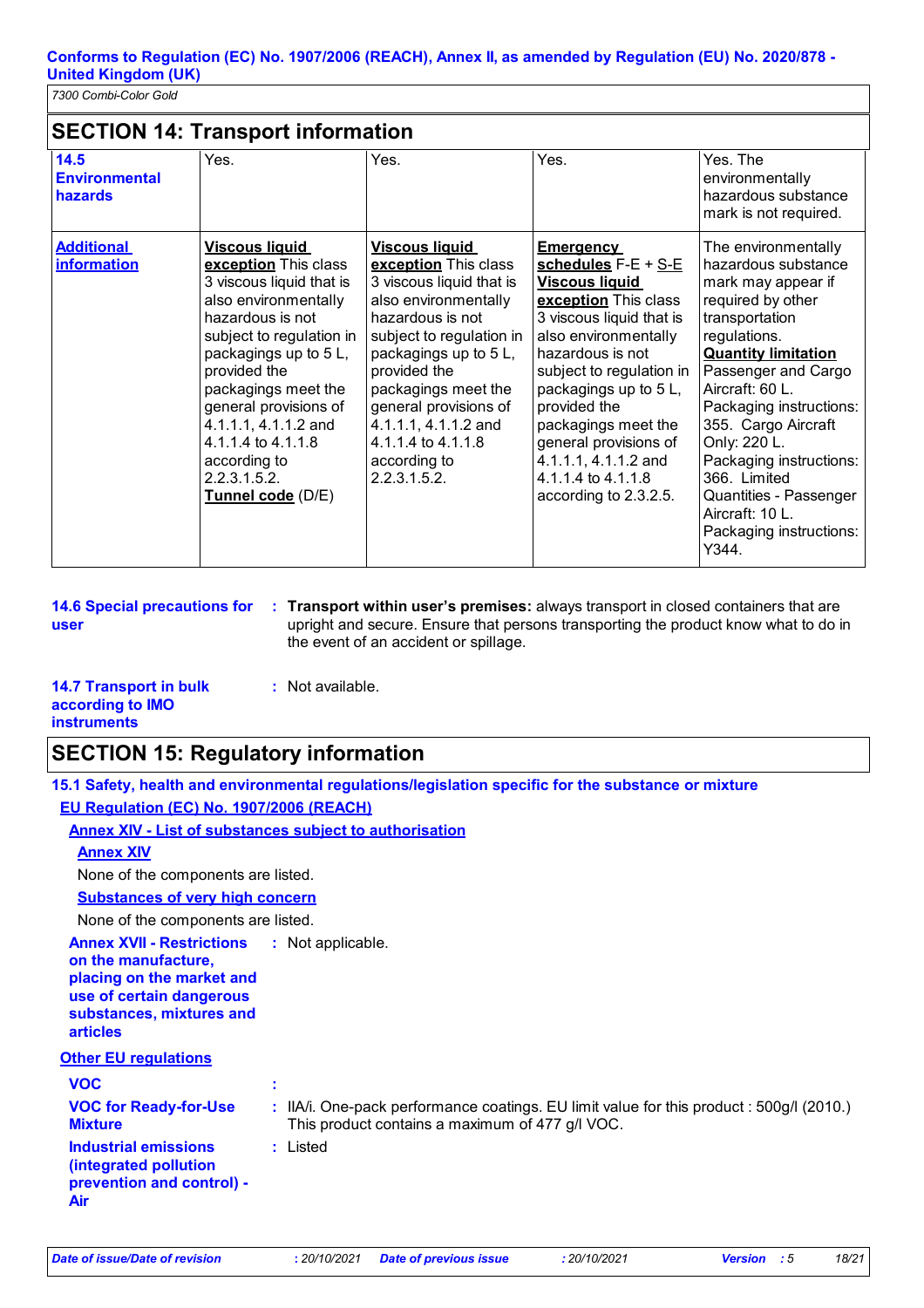### **SECTION 15: Regulatory information**

**Industrial emissions :** Listed

**(integrated pollution prevention and control) -**

**Water**

**Ozone depleting substances (1005/2009/EC)**

Not listed.

**Prior Informed Consent (PIC) (649/2012/EC)**

Not listed.

**Persistent Organic Pollutants (850/2004/EC)**

Not listed.

#### **Seveso Directive**

This product is controlled under the Seveso Directive.

#### **Danger criteria**

| <b>Category</b> |  |
|-----------------|--|
| P <sub>5c</sub> |  |
| 'E1             |  |

#### **National regulations**

| <b>Product/ingredient name</b>                | <b>List name</b>               | <b>Name on list</b> | <b>Classification</b> | <b>Notes</b> |
|-----------------------------------------------|--------------------------------|---------------------|-----------------------|--------------|
| neodecanoic acid, cobalt salt UK Occupational | Exposure Limits EH40<br>l- WEL | cobalt compounds    | Carc.                 |              |

**United Kingdom: Great Britain**

**References :** EH40/2005 Workplace exposure limits Conforms to Regulation (EC) No. 1907/2006 (REACH), Annex II, as amended by Regulation (EU) No. 2020/878 REGULATION (EU) 2016/425 OF THE EUROPEAN PARLIAMENT AND OF THE COUNCIL of 9 March 2016 on personal protective equipment and repealing Council Directive 89/686/EEC

#### **International regulations**

**Stockholm Convention on Persistent Organic Pollutants**

| <b>List name</b> | Ingredient name | <b>Status</b> |
|------------------|-----------------|---------------|
| Not listed.      |                 |               |

**Rotterdam Convention on Prior Informed Consent (PIC)**

Not listed.

#### **UNECE Aarhus Protocol on POPs and Heavy Metals**

| List name                      |                   | <b>Ingredient name</b>                                                                                                         |              | <b>Status</b>                  |
|--------------------------------|-------------------|--------------------------------------------------------------------------------------------------------------------------------|--------------|--------------------------------|
| Not listed.                    |                   |                                                                                                                                |              |                                |
| : 3208109000<br><b>CN</b> code |                   |                                                                                                                                |              |                                |
| <b>Inventory list</b>          |                   |                                                                                                                                |              |                                |
| <b>Australia</b>               |                   | : At least one component is not listed.                                                                                        |              |                                |
| Canada                         | : Not determined. |                                                                                                                                |              |                                |
| <b>China</b>                   |                   | : At least one component is not listed.                                                                                        |              |                                |
| <b>Europe</b>                  |                   | : All components are listed or exempted.                                                                                       |              |                                |
| <b>Japan</b>                   |                   | Japan inventory (CSCL): At least one component is not listed.<br>Japan inventory (ISHL): At least one component is not listed. |              |                                |
| <b>New Zealand</b>             |                   | : At least one component is not listed.                                                                                        |              |                                |
| <b>Philippines</b>             | Not determined.   |                                                                                                                                |              |                                |
| Date of issue/Date of revision | : 20/10/2021      | <b>Date of previous issue</b>                                                                                                  | : 20/10/2021 | 19/21<br>- 5<br><b>Version</b> |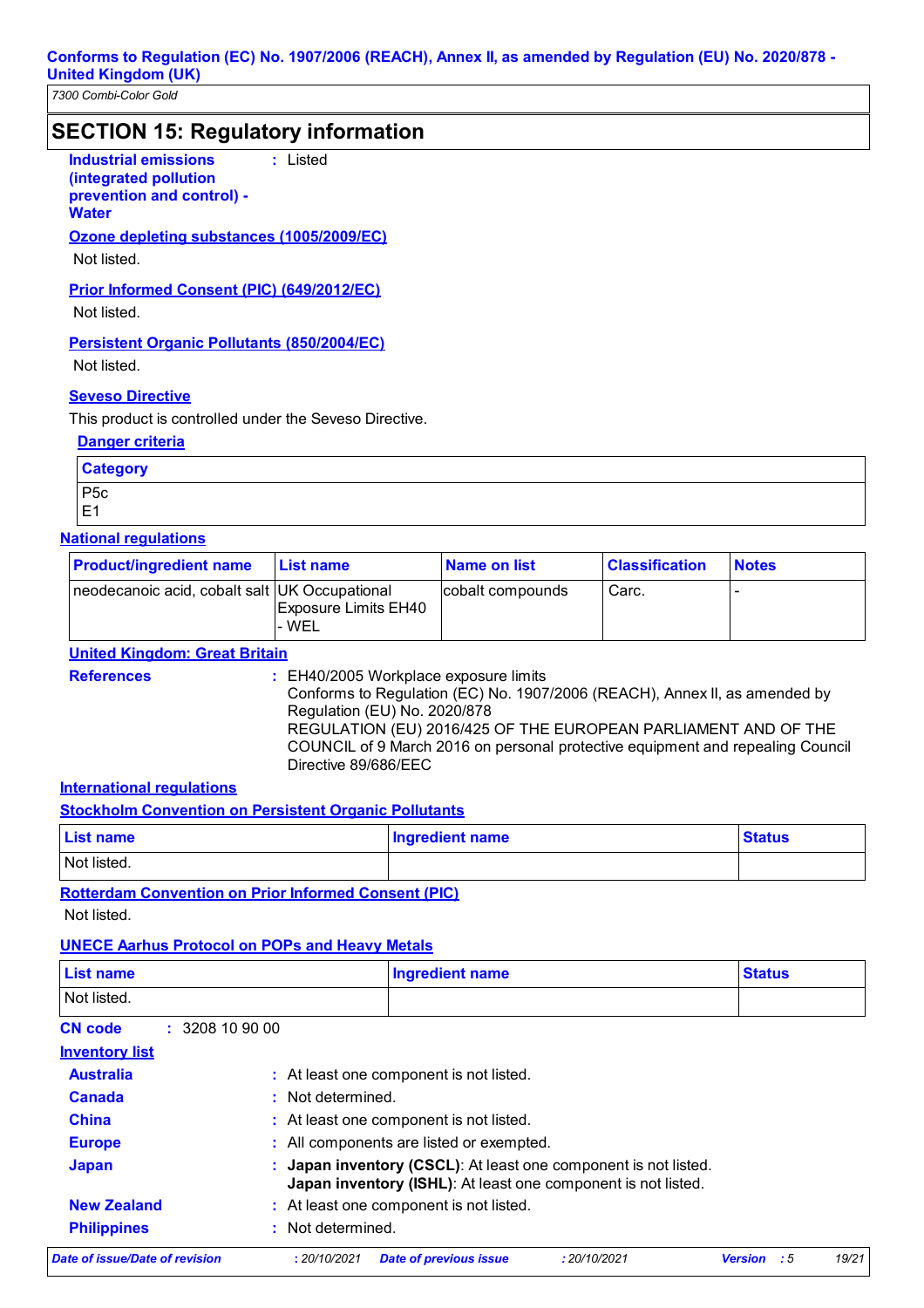## **SECTION 15: Regulatory information**

| <b>Republic of Korea</b>                  | : At least one component is not listed.                                                         |
|-------------------------------------------|-------------------------------------------------------------------------------------------------|
| <b>Taiwan</b>                             | : Not determined.                                                                               |
| <b>Thailand</b>                           | : Not determined.                                                                               |
| <b>Turkey</b>                             | : Not determined.                                                                               |
| <b>United States</b>                      | : Not determined.                                                                               |
| <b>Viet Nam</b>                           | : Not determined.                                                                               |
| <b>15.2 Chemical safety</b><br>assessment | : This product contains substances for which Chemical Safety Assessments are still<br>required. |

## **SECTION 16: Other information**

 $\nabla$  Indicates information that has changed from previously issued version.

| <b>Abbreviations and acronyms : ATE = Acute Toxicity Estimate</b> |                                                                               |
|-------------------------------------------------------------------|-------------------------------------------------------------------------------|
|                                                                   | CLP = Classification, Labelling and Packaging Regulation [Regulation (EC) No. |
|                                                                   | 1272/2008]                                                                    |
|                                                                   | DMEL = Derived Minimal Effect Level                                           |
|                                                                   | DNEL = Derived No Effect Level                                                |
|                                                                   | EUH statement = CLP-specific Hazard statement                                 |
|                                                                   | $N/A = Not available$                                                         |
|                                                                   | PBT = Persistent, Bioaccumulative and Toxic                                   |
|                                                                   | PNEC = Predicted No Effect Concentration                                      |
|                                                                   | RRN = REACH Registration Number                                               |
|                                                                   | SGG = Segregation Group                                                       |
|                                                                   | vPvB = Very Persistent and Very Bioaccumulative                               |

#### **Procedure used to derive the classification according to Regulation (EC) No. 1272/2008 [CLP/GHS]**

| <b>Classification</b>       | <b>Justification</b> |
|-----------------------------|----------------------|
| Flam. Liq. 3, H226          | Expert judgment      |
| Eye Irrit. 2, H319          | Expert judgment      |
| <b>Skin Sens. 1, H317</b>   | Expert judgment      |
| STOT SE 3, H336             | Expert judgment      |
| Aquatic Acute 1, H400 (M=1) | Expert judgment      |
| Aquatic Chronic 2, H411     | Expert judgment      |

#### **Full text of abbreviated H statements**

#### **United Kingdom: Great Britain**

| <b>Full text of abbreviated H</b> |                  |                                                                               |
|-----------------------------------|------------------|-------------------------------------------------------------------------------|
|                                   | H <sub>226</sub> | Flammable liquid and vapour.                                                  |
| <b>statements</b>                 | H302             | Harmful if swallowed.                                                         |
|                                   | H304             | May be fatal if swallowed and enters airways.                                 |
|                                   | H312             | Harmful in contact with skin.                                                 |
|                                   | H314             | Causes severe skin burns and eye damage.                                      |
|                                   | H315             | Causes skin irritation.                                                       |
|                                   | H317             | May cause an allergic skin reaction.                                          |
|                                   | H318             | Causes serious eye damage.                                                    |
|                                   | H319             | Causes serious eye irritation.                                                |
|                                   | H332             | Harmful if inhaled.                                                           |
|                                   | H334             | May cause allergy or asthma symptoms or breathing difficulties if<br>inhaled. |
|                                   | H335             | May cause respiratory irritation.                                             |
|                                   | H336             | May cause drowsiness or dizziness.                                            |
|                                   | H372             | Causes damage to organs through prolonged or repeated exposure.               |
|                                   | H373             | May cause damage to organs through prolonged or repeated exposure.            |
|                                   | H400             | Very toxic to aquatic life.                                                   |
|                                   | H410             | Very toxic to aquatic life with long lasting effects.                         |
|                                   | H411             | Toxic to aquatic life with long lasting effects.                              |
|                                   | H412             | Harmful to aquatic life with long lasting effects.                            |
|                                   | <b>EUH066</b>    | Repeated exposure may cause skin dryness or cracking.                         |
|                                   | EUH071           | Corrosive to the respiratory tract.                                           |